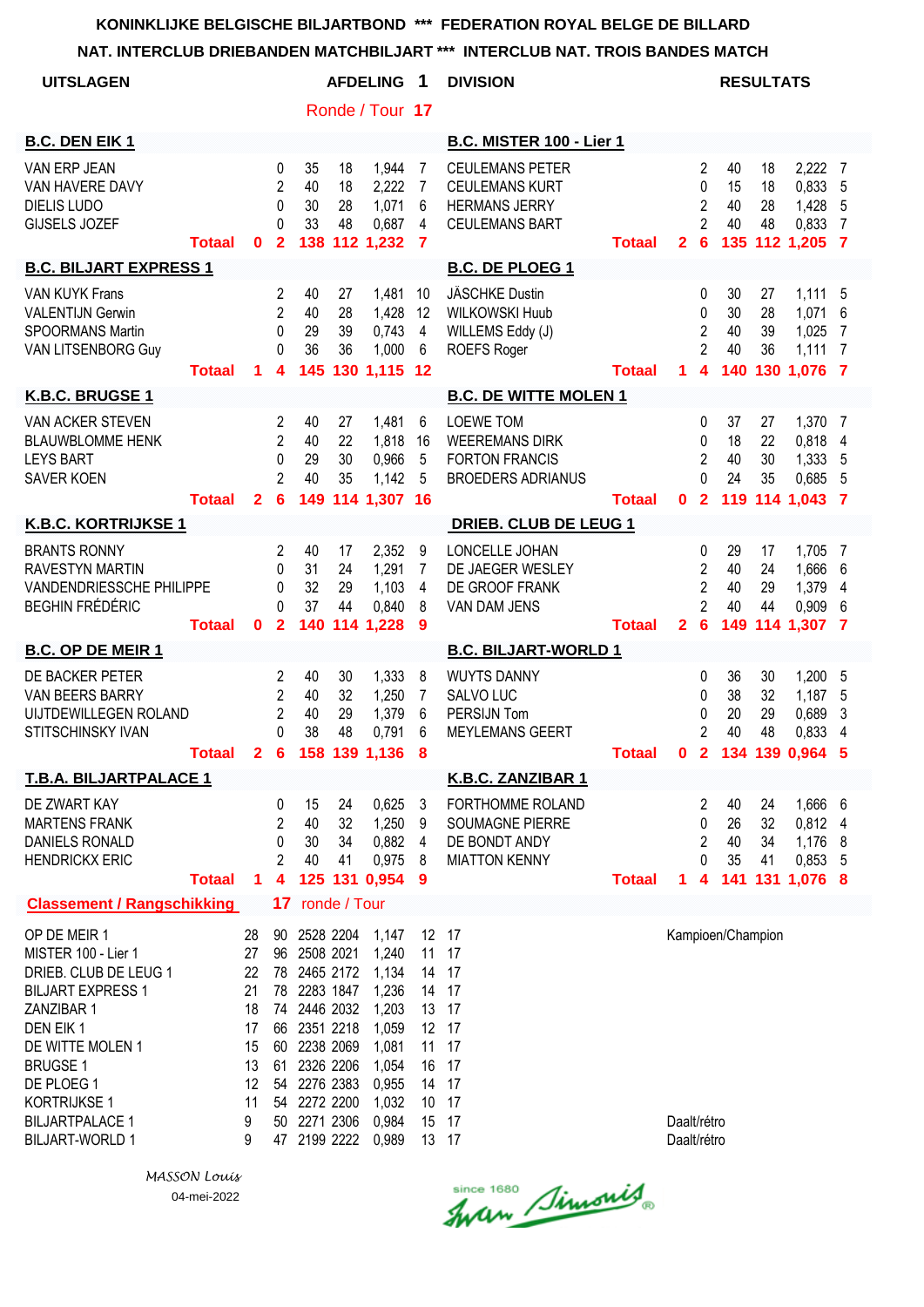**NAT. INTERCLUB DRIEBANDEN MATCHBILJART \*\*\* INTERCLUB NAT. TROIS BANDES MATCH**

|                                                                                                                                                                                                                                              |               |                                                                     |                                                                      |                                                                                                                                                                |                        |                                                                                                          |                                                                                           | NAT. INTERCLUB DRIEBANDEN MATCHBILJART ***  INTERCLUB NAT. TROIS BANDES MATCH                             |               |                            |                                                          |                             |                             |                                                             |                           |
|----------------------------------------------------------------------------------------------------------------------------------------------------------------------------------------------------------------------------------------------|---------------|---------------------------------------------------------------------|----------------------------------------------------------------------|----------------------------------------------------------------------------------------------------------------------------------------------------------------|------------------------|----------------------------------------------------------------------------------------------------------|-------------------------------------------------------------------------------------------|-----------------------------------------------------------------------------------------------------------|---------------|----------------------------|----------------------------------------------------------|-----------------------------|-----------------------------|-------------------------------------------------------------|---------------------------|
| <b>UITSLAGEN</b>                                                                                                                                                                                                                             |               |                                                                     |                                                                      |                                                                                                                                                                |                        |                                                                                                          |                                                                                           | AFDELING 2A DIVISION                                                                                      |               |                            |                                                          | <b>RESULTATS</b>            |                             |                                                             |                           |
|                                                                                                                                                                                                                                              |               |                                                                     |                                                                      |                                                                                                                                                                |                        | Ronde / Tour 17                                                                                          |                                                                                           |                                                                                                           |               |                            |                                                          |                             |                             |                                                             |                           |
| <b>B.C. KASTEELDREEF 1</b>                                                                                                                                                                                                                   |               |                                                                     |                                                                      |                                                                                                                                                                |                        |                                                                                                          |                                                                                           | K.B.C. EEKLOSE 1                                                                                          |               |                            |                                                          |                             |                             |                                                             |                           |
| <b>RODTS Piet</b><br><b>DEVLIEGER David</b><br><b>VERSPEELT Filip</b><br><b>BERGMANS Dion</b>                                                                                                                                                | <b>Totaal</b> | 1.                                                                  | $\mathbf 0$<br>$\overline{2}$<br>$\overline{2}$<br>$\Omega$<br>4     | 26<br>40<br>30<br>18<br>114                                                                                                                                    | 45<br>64<br>36<br>27   | 0,577<br>0,625<br>0,833<br>0,666<br>172 0,662                                                            | 4<br>5<br>$\mathbf{3}$<br>3<br>- 5                                                        | <b>STAELENS Freddy</b><br><b>MENHEER Leslie</b><br>DE MIL Christiaan<br><b>JANSSEN Willem</b>             | <b>Totaal</b> | 1                          | 2<br>0<br>0<br>$\overline{2}$<br>$\overline{\mathbf{4}}$ | 40<br>39<br>19<br>30        | 45<br>64<br>36<br>27        | 0,888 9<br>0,609 4<br>0,527<br>1,111<br>128 172 0.744 9     | $\mathbf{3}$<br>4         |
| <b>DRIEB. CLUB DE LEUG 2</b>                                                                                                                                                                                                                 |               |                                                                     |                                                                      |                                                                                                                                                                |                        |                                                                                                          |                                                                                           | <b>B.C. HERSTALIEN 2</b>                                                                                  |               |                            |                                                          |                             |                             |                                                             |                           |
| <b>DURWAEL MIK</b><br><b>HENDERIX MICHAEL</b><br><b>TUERLINCKX BART</b><br><b>HENDRICKX RUDI</b>                                                                                                                                             | <b>Totaal</b> | $\mathbf{2}$                                                        | 2<br>$\overline{2}$<br>$\overline{2}$<br>$\overline{2}$<br>8         | 40<br>40<br>30<br>30<br>140                                                                                                                                    | 40<br>35<br>32<br>48   | 1,000<br>1,142<br>0,937<br>0,625<br>155 0.903 11                                                         | 5<br>11<br>$\overline{4}$<br>4                                                            | <b>HUBENS RUDY</b><br>SERRE ALEXANDRE<br><b>FINET THIERRY</b><br><b>DALEMANS PHILIPPE</b>                 | <b>Totaal</b> | 0                          | 0<br>0<br>0<br>0<br>$\mathbf 0$                          | 20<br>35<br>19<br>25<br>99  | 40<br>35<br>32<br>48        | $0,500$ 3<br>1,000<br>0,593,5<br>$0,520$ 3<br>155 0.638 7   | $\overline{7}$            |
| <b>B.C. T'S PLACE 1</b>                                                                                                                                                                                                                      |               |                                                                     |                                                                      |                                                                                                                                                                |                        |                                                                                                          |                                                                                           | <b>B.C. OP DE MEIR 3</b>                                                                                  |               |                            |                                                          |                             |                             |                                                             |                           |
| <b>KESTELOOT PATRICK</b><br>VAN DER SPIEGEL MARC<br><b>HEYMAN DAVID</b><br><b>COPPENS SANDRO</b>                                                                                                                                             | <b>Totaal</b> | $\mathbf{2}$                                                        | 2<br>$\overline{2}$<br>$\overline{2}$<br>$\Omega$<br>$6\phantom{1}6$ | 40<br>40<br>30<br>19<br>129                                                                                                                                    | 41<br>38<br>48<br>65   | 0,975<br>1,052<br>0,625<br>0,292<br>192 0,671                                                            | 5<br>6<br>5<br>3<br>6                                                                     | <b>ARAS NOEL</b><br><b>CORNIL PASCAL</b><br><b>STUIVER PETER</b><br>AUGUSTINUS PAUL                       | <b>Totaal</b> | $\mathbf 0$                | 0<br>0<br>0<br>$\overline{2}$<br>$\overline{2}$          | 27<br>18<br>24<br>30<br>99  | 41<br>38<br>48<br>65        | 0,658 4<br>$0,473$ 3<br>$0,500$ 4<br>0,461 4<br>192 0,515 4 |                           |
| <b>OOSTENDSE B.A.1</b>                                                                                                                                                                                                                       |               |                                                                     |                                                                      |                                                                                                                                                                |                        |                                                                                                          |                                                                                           | <b>B.C. MISTER 100 - Lier 5</b>                                                                           |               |                            |                                                          |                             |                             |                                                             |                           |
| <b>COBBAERT THIERRY</b><br><b>VELGHE STEFAAN</b><br><b>BOLLE JEAN-MARIE</b><br><b>BOLLE DIRK</b>                                                                                                                                             | <b>Totaal</b> | $\mathbf{2}$                                                        | 2<br>0<br>$\overline{2}$<br>$\overline{2}$<br>$6\phantom{1}6$        | 40<br>32<br>30<br>30<br>132                                                                                                                                    | 50<br>63<br>45<br>39   | 0,800<br>0,507<br>0,666<br>0,769<br>197 0,670                                                            | 4<br>$\overline{4}$<br>5<br>5<br>5                                                        | <b>CEULEMANS KOEN</b><br>VAN DEN VONDER RONALD<br>VAN DEN WOUWER HUGO<br>VAN CAMP Freddy                  | <b>Totaal</b> | $\mathbf{0}$               | 0<br>$\overline{2}$<br>0<br>0<br>$\overline{2}$          | 28<br>40<br>27<br>29<br>124 | 50<br>63<br>45<br>39<br>197 | 0,560 4<br>0,634 4<br>0,600<br>$0,743$ 4<br>0,629           | $\mathbf{3}$<br>-4        |
| <b>B.C. MISTER 100 - Lier 2</b>                                                                                                                                                                                                              |               |                                                                     |                                                                      |                                                                                                                                                                |                        |                                                                                                          |                                                                                           | K.B.C. GILDE HOGER OP 1                                                                                   |               |                            |                                                          |                             |                             |                                                             |                           |
| <b>BRUIJSTENS Paul</b><br><b>CELEN Marc</b><br>VAN NEYEN Leslie<br><b>HENS Erwin</b>                                                                                                                                                         | <b>Totaal</b> |                                                                     | 2<br>$\overline{2}$<br>$\overline{2}$<br>$\overline{2}$              | 40<br>40<br>30<br>30                                                                                                                                           | 51<br>45<br>18<br>38   | 0,784<br>0,888<br>1,666<br>0,789<br>2 8 140 152 0,921 7                                                  | 4<br>6<br>$\overline{7}$<br>4                                                             | <b>D'HONT Steven</b><br><b>GOETHALS Didier</b><br>POLLIE Luc<br>DE MOOR Frederik                          | <b>Totaal</b> |                            | 0<br>0<br>0<br>0<br>0 <sub>0</sub>                       | 38<br>32<br>9<br>27         | 51<br>45<br>18<br>38        | $0,745$ 6<br>0,711<br>0,500<br>0,710<br>106 152 0,697 6     | 6<br>$\overline{2}$<br>5  |
| <b>ST TRUIDENSE BA1</b>                                                                                                                                                                                                                      |               |                                                                     |                                                                      |                                                                                                                                                                |                        |                                                                                                          |                                                                                           | <b>K.B.C. KORTRIJKSE 2</b>                                                                                |               |                            |                                                          |                             |                             | <b>Onvolledige opstelling</b>                               |                           |
| <b>MOTTET Frederic</b><br><b>BRUGGHEMAN Kurt</b><br><b>BOSSELOIRS Francis</b><br>VANOPPEN Bruno                                                                                                                                              | <b>Totaal</b> | $\mathbf{2}$                                                        | 2<br>0<br>2<br>$\overline{2}$<br>$6\phantom{1}6$                     | 0<br>35<br>30<br>30<br>95                                                                                                                                      | 0<br>41<br>34<br>35    | 0,853<br>0,882<br>0,857<br>110 0,863                                                                     | 0<br>4<br>4<br>5<br>-5                                                                    | <b>ROELANDTS Frederic</b><br><b>MOSTREY Peter</b><br><b>DENNEULIN Frédéric</b><br><b>BEKAERT Bernhard</b> | <b>Totaal</b> | $\mathbf{0}$               | 0<br>2<br>0<br>0<br>$\overline{\mathbf{2}}$              | 0<br>40<br>25<br>15<br>80   | 0<br>41<br>34<br>35         | 0,975<br>0,735<br>0,428 5<br>110 0,727 7                    | 0<br>$\overline{7}$<br>-4 |
| <b>Classement / Rangschikking</b>                                                                                                                                                                                                            |               |                                                                     | 17 <sub>2</sub>                                                      |                                                                                                                                                                | ronde / Tour           |                                                                                                          |                                                                                           |                                                                                                           |               |                            |                                                          |                             |                             |                                                             |                           |
| MISTER 100 - Lier 2<br>DRIEB. CLUB DE LEUG 2<br><b>EEKLOSE 1</b><br>T'S PLACE 1<br>KASTEELDREEF 1<br>ST TRUIDENSE BA 1<br>OOSTENDSE B.A. 1<br>OP DE MEIR 3<br><b>HERSTALIEN 2</b><br>GILDE HOGER OP 1<br>MISTER 100 - Lier 5<br>KORTRIJKSE 2 |               | 31<br>28<br>20<br>19<br>17<br>17<br>17<br>14<br>13<br>12<br>11<br>5 | 59<br>47                                                             | 111 2242 2253<br>101 2181 2478<br>80 2133 2647<br>71 1902 2563<br>69 2031 2701<br>67 1899 2501<br>65 2048 3188<br>54 2053 3037<br>55 2022 2963<br>37 1864 2772 | 1981 3103<br>1907 2852 | 0,995<br>0,880<br>0,805<br>0,742<br>0,751<br>0,759<br>0,642<br>0,638<br>0,675<br>0,682<br>0,668<br>0,672 | 11 17<br>11 17<br>10 17<br>10 17<br>11 17<br>11<br>9<br>9<br>15 17<br>9<br>10 17<br>10 17 | 17<br>17<br>17<br>17                                                                                      |               | Daalt/rétro<br>Daalt/rétro |                                                          | Kampioen/Champion           |                             |                                                             |                           |

*MASSON Louis* 04-mei-2022

since 1680 Simonis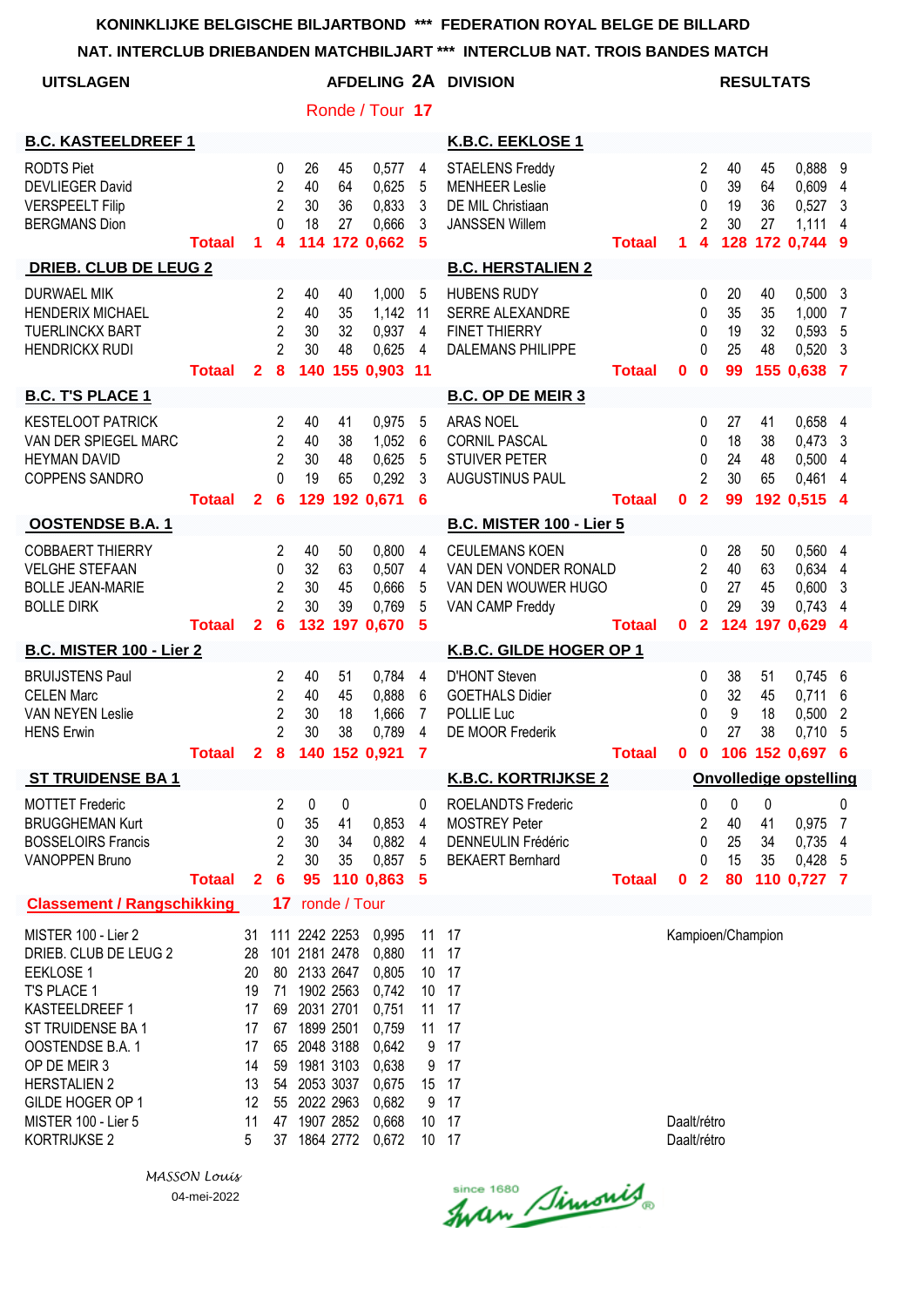|                                                                                                                                                                                                                                                                               |               |                                                                   |                                                                       |                                                                                                                                                                 |                      |                                                                                                          |                                                                         | NAT. INTERCLUB DRIEBANDEN MATCHBILJART *** INTERCLUB NAT. TROIS BANDES MATCH                      |               |                            |                                                                        |                               |                      |                                                                 |                        |
|-------------------------------------------------------------------------------------------------------------------------------------------------------------------------------------------------------------------------------------------------------------------------------|---------------|-------------------------------------------------------------------|-----------------------------------------------------------------------|-----------------------------------------------------------------------------------------------------------------------------------------------------------------|----------------------|----------------------------------------------------------------------------------------------------------|-------------------------------------------------------------------------|---------------------------------------------------------------------------------------------------|---------------|----------------------------|------------------------------------------------------------------------|-------------------------------|----------------------|-----------------------------------------------------------------|------------------------|
| <b>UITSLAGEN</b>                                                                                                                                                                                                                                                              |               |                                                                   |                                                                       |                                                                                                                                                                 |                      |                                                                                                          |                                                                         | AFDELING 2B DIVISION                                                                              |               |                            |                                                                        | <b>RESULTATS</b>              |                      |                                                                 |                        |
|                                                                                                                                                                                                                                                                               |               |                                                                   |                                                                       |                                                                                                                                                                 |                      | Ronde / Tour 17                                                                                          |                                                                         |                                                                                                   |               |                            |                                                                        |                               |                      |                                                                 |                        |
| <b>B.C. MEERLESE 1</b>                                                                                                                                                                                                                                                        |               |                                                                   |                                                                       |                                                                                                                                                                 |                      |                                                                                                          |                                                                         | <b>B.C. MISTER 100 - Lier 3</b>                                                                   |               |                            |                                                                        |                               |                      |                                                                 |                        |
| VAN NIJNATTEN JEFFREY<br><b>FRIJTERS HANS</b><br><b>HULTERMANS BART</b><br><b>KOEVOETS PATRICK</b>                                                                                                                                                                            | <b>Totaal</b> | 1.                                                                | 2<br>0<br>0<br>2<br>$\overline{\mathbf{4}}$                           | 40<br>38<br>19<br>30                                                                                                                                            | 20<br>64<br>35<br>19 | 2,000<br>0,593<br>0,542<br>1,578<br>127 138 0,920                                                        | 9<br>3<br>$\overline{4}$<br>6<br>9                                      | <b>JANSSEN MARCO</b><br><b>VAN DIJCK WIM</b><br><b>WOUTERS MICHEL</b><br>JACOBS DAVE              | <b>Totaal</b> | 1.                         | 0<br>2<br>2<br>0<br>4                                                  | 20<br>40<br>30<br>13          | 20<br>64<br>35<br>19 | 1,0003<br>0,625<br>0,857 5<br>0,684 3<br>103 138 0,746 7        | $\overline{7}$         |
| <b>B.C. DE GOUDEN SLEUTEL 1</b>                                                                                                                                                                                                                                               |               |                                                                   |                                                                       |                                                                                                                                                                 |                      |                                                                                                          |                                                                         | <b>B.C. HERSTALIEN 1</b>                                                                          |               |                            |                                                                        |                               |                      |                                                                 |                        |
| <b>BRACKE Tom</b><br><b>DELLAERT Marc</b><br><b>VERSTRAETEN Frank</b><br><b>BROCHE Philippe</b>                                                                                                                                                                               | <b>Totaal</b> | $\mathbf{0}$                                                      | 0<br>0<br>$\overline{2}$<br>0<br>$\overline{2}$                       | 35<br>39<br>30<br>20                                                                                                                                            | 44<br>45<br>43<br>31 | 0,795<br>0,866<br>0,697<br>0,645<br>124 163 0.760                                                        | $\overline{4}$<br>$\overline{7}$<br>$\mathbf{3}$<br>3<br>$\overline{7}$ | <b>BOUTET Dany</b><br><b>WYN Christophe</b><br><b>WALLERAND Paul</b><br><b>RAMAEKERS Benoit</b>   | <b>Totaal</b> | 2 <sup>1</sup>             | $\overline{\mathbf{c}}$<br>$\overline{2}$<br>0<br>2<br>$6\phantom{1}6$ | 40<br>40<br>28<br>30          | 44<br>45<br>43<br>31 | 0,909<br>0,888<br>0,651<br>0,967 4<br>138 163 0,846 5           | - 5<br>4<br>4          |
| <b>B.C. DE DEKEN 1</b>                                                                                                                                                                                                                                                        |               |                                                                   |                                                                       |                                                                                                                                                                 |                      |                                                                                                          |                                                                         | K.B.C. COURONNE Royale 1                                                                          |               |                            |                                                                        |                               |                      |                                                                 |                        |
| <b>DONVIL MARC</b><br>DE BRUIN RICHARD<br>VAN DEN BOOM MARC<br><b>WAUMANS FLORENT</b>                                                                                                                                                                                         | <b>Totaal</b> | 1.                                                                | $\overline{c}$<br>$\overline{2}$<br>0<br>0<br>$\overline{\mathbf{4}}$ | 40<br>40<br>21<br>25                                                                                                                                            | 58<br>47<br>51<br>46 | 0,689<br>0,851<br>0,411<br>0,543<br>126 202 0,623                                                        | $\mathbf{3}$<br>6<br>5<br>4<br>6                                        | <b>BOUCHAT FABRICE</b><br><b>WINCKELMANS LUC</b><br>VAN DE GUCHT DIDIER<br><b>COLLART OLIVIER</b> | <b>Totaal</b> | 1                          | 0<br>0<br>$\overline{2}$<br>$\overline{2}$<br>$\overline{\mathbf{4}}$  | 31<br>33<br>30<br>30          | 58<br>47<br>51<br>46 | 0,534 4<br>$0,702$ 3<br>0,588 5<br>$0,652$ 3<br>124 202 0,613 5 |                        |
| <b>K.B.A. SINT NIKLASE 1</b>                                                                                                                                                                                                                                                  |               |                                                                   |                                                                       |                                                                                                                                                                 |                      |                                                                                                          |                                                                         | <b>B.C. OP DE MEIR 2</b>                                                                          |               |                            |                                                                        |                               |                      |                                                                 |                        |
| VAN HOUDENHOVE Patrick<br>VAN LEUVENHAGE Dylan<br><b>CORNELISSEN Pierre</b><br><b>NEYTS Pierre</b>                                                                                                                                                                            | <b>Totaal</b> | $\mathbf{0}$                                                      | 0<br>0<br>$\mathbf{0}$<br>$\Omega$<br>$\mathbf 0$                     | 9<br>36<br>9<br>18<br>72                                                                                                                                        | 25<br>37<br>19<br>31 | 0,360<br>0,972<br>0,473<br>0,580<br>112 0,642                                                            | 2<br>4<br>2<br>4<br>$\overline{\mathbf{4}}$                             | ROOFTHOOFT Marc<br>VAN CROMVOIRT Wim<br><b>BOEREN Rini</b><br>PEETERS Luc (Al21)                  | <b>Totaal</b> | 28                         | 2<br>$\overline{2}$<br>$\overline{2}$<br>$\overline{2}$                | 40<br>40<br>30<br>30<br>140   | 25<br>37<br>19<br>31 | 1,600 10<br>1,081 7<br>1,578 10<br>0,967 4<br>112 1,250 10      |                        |
| K.B.C. BILJARTVRIENDEN Tu 1                                                                                                                                                                                                                                                   |               |                                                                   |                                                                       |                                                                                                                                                                 |                      |                                                                                                          |                                                                         | <b>T.B.A. BILJARTPALACE 2</b>                                                                     |               |                            |                                                                        |                               |                      |                                                                 |                        |
| VAN PEER JACK<br>VAN HEES STEF<br><b>BERKELMANS RICHARD</b><br>WITTEMANS DIMITRI                                                                                                                                                                                              | <b>Totaal</b> |                                                                   | $\overline{c}$<br>$\overline{2}$<br>1<br>0                            | 40<br>40<br>30<br>17                                                                                                                                            | 31<br>47<br>47<br>31 | 1,290<br>0,851<br>0,638<br>0,548<br>2 5 127 156 0,814 12                                                 | 12<br>6<br>3<br>4                                                       | <b>SLEDDENS PIET</b><br><b>MEKES CHARLES</b><br>ROYBERGHS LUC<br><b>MAES FRANCOIS</b>             | <b>Totaal</b> | 0                          | 0<br>0<br>$\overline{2}$<br>3                                          | 23<br>26<br>30<br>30          | 31<br>47<br>47<br>31 | $0,741$ 6<br>0,553<br>0,638<br>0,967<br>109 156 0,698 8         | $\mathbf{3}$<br>5<br>8 |
| <b>BILLIARD PROMOTION TEAM 1</b>                                                                                                                                                                                                                                              |               |                                                                   |                                                                       |                                                                                                                                                                 |                      |                                                                                                          |                                                                         | <b>B.C. MISTER 100 - Lier 4</b>                                                                   |               |                            |                                                                        |                               |                      |                                                                 |                        |
| DE BRUIJN JEAN-PAUL<br><b>GEYSEN DANNY</b><br><b>JANSSEN MARC</b><br><b>MEERSMAN PETER</b>                                                                                                                                                                                    | <b>Totaal</b> | $\mathbf{2}$                                                      | 2<br>$\overline{c}$<br>$\overline{c}$<br>$\overline{2}$<br>8          | 40<br>40<br>30<br>30                                                                                                                                            | 25<br>55<br>34<br>38 | 1,600<br>0,727<br>0,882<br>0,789<br>140 152 0,921                                                        | 8<br>5<br>5<br>5<br>8                                                   | VAN HOVE BART<br><b>VERBOVEN JOZEF</b><br><b>COENEN PHILIP</b><br><b>HUYLEBROECK LUC</b>          | <b>Totaal</b> | $\mathbf{0}$               | 0<br>0<br>0<br>0<br>$\mathbf 0$                                        | 21<br>37<br>25<br>28<br>$111$ | 25<br>55<br>34<br>38 | 0,840 7<br>0,672 5<br>0,735<br>0,736<br>152 0,730 8             | 8<br>$\mathbf{3}$      |
| <b>Classement / Rangschikking</b>                                                                                                                                                                                                                                             |               |                                                                   | 17                                                                    |                                                                                                                                                                 | ronde / Tour         |                                                                                                          |                                                                         |                                                                                                   |               |                            |                                                                        |                               |                      |                                                                 |                        |
| PROMOTION TEAM 1<br><b>HERSTALIEN 1</b><br>OP DE MEIR 2<br>MISTER 100 - Lier 4<br>MISTER 100 - Lier 3<br><b>BILJARTVRIENDEN Tu 1</b><br>DE DEKEN 1<br><b>MEERLESE 1</b><br><b>BILJARTPALACE 2</b><br>DE GOUDEN SLEUTEL 1<br><b>COURONNE Royale 1</b><br><b>SINT NIKLASE 1</b> |               | 32<br>26<br>22<br>22<br>21<br>18<br>17<br>15<br>14<br>8<br>6<br>3 | 93<br>89<br>81<br>63<br>68<br>59<br>63<br>47<br>38<br>35              | 110 2268 2318<br>2202 2377<br>2189 2523<br>70 2149 2584<br>2162 2565<br>2023 2417<br>2085 2689<br>2038 2701<br>1999 2721<br>1963 2853<br>1876 2739<br>1787 2633 |                      | 0,978<br>0,926<br>0,867<br>0,831<br>0,842<br>0,836<br>0,775<br>0,754<br>0,734<br>0,688<br>0,684<br>0,678 | 13<br>9<br>11<br>10<br>12 17<br>11<br>10 <sup>°</sup><br>8              | 17<br>17<br>17<br>17<br>12 17<br>10 17<br>17<br>10 17<br>17<br>17<br>13 17                        |               | Daalt/rétro<br>Daalt/rétro |                                                                        | Kampioen/Champion             |                      |                                                                 |                        |

*MASSON Louis* 04-mei-2022

Since 1680 Simonis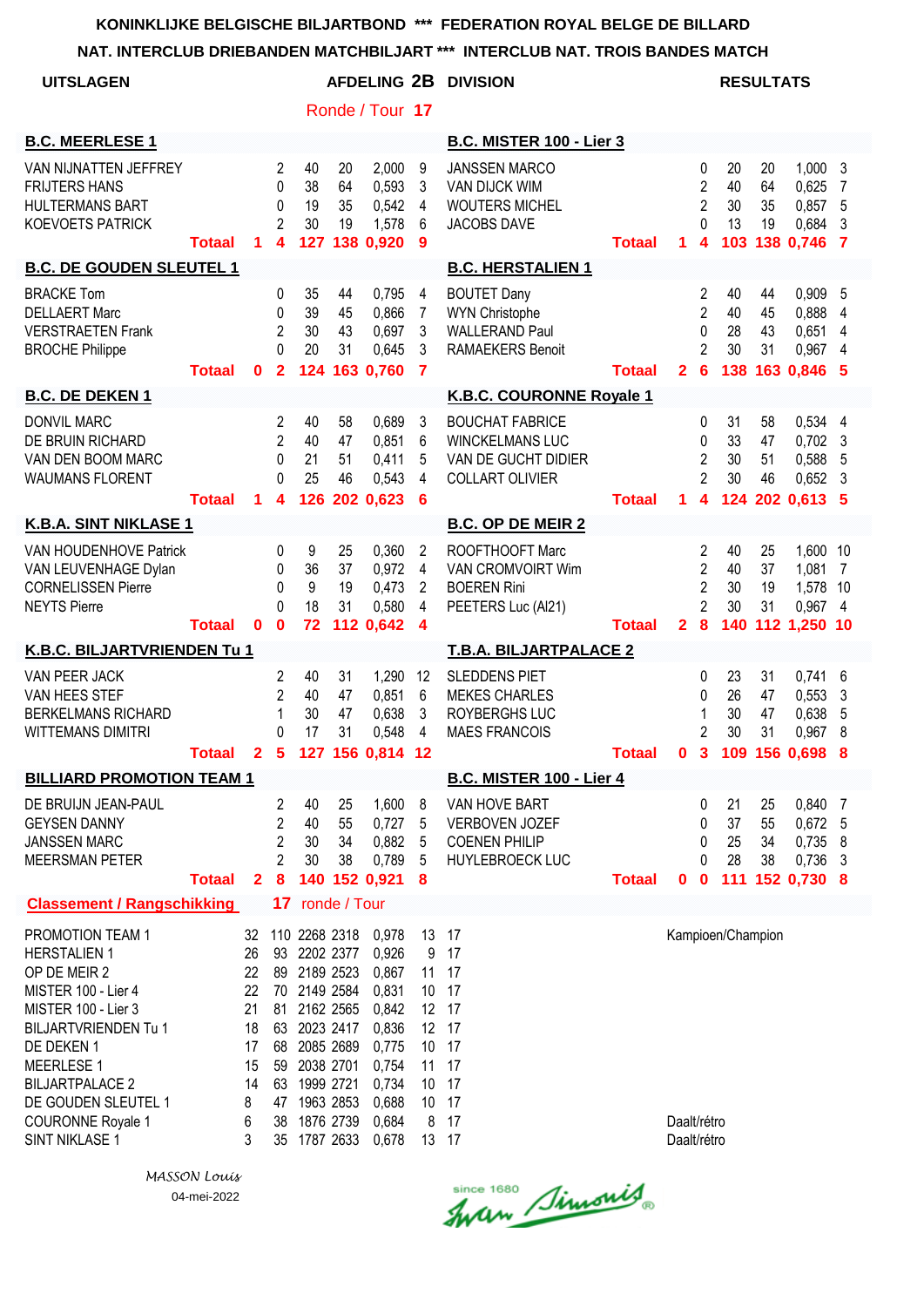|                                                                                                                                                                                                                                                        |               |                                                                    |                                                                        |                                                                                                                                                                                               |                      |                                                                                                          |                                                            | NAT. INTERCLUB DRIEBANDEN MATCHBILJART *** INTERCLUB NAT. TROIS BANDES MATCH                    |               |                            |                                                                              |                            |                      |                                                                 |              |
|--------------------------------------------------------------------------------------------------------------------------------------------------------------------------------------------------------------------------------------------------------|---------------|--------------------------------------------------------------------|------------------------------------------------------------------------|-----------------------------------------------------------------------------------------------------------------------------------------------------------------------------------------------|----------------------|----------------------------------------------------------------------------------------------------------|------------------------------------------------------------|-------------------------------------------------------------------------------------------------|---------------|----------------------------|------------------------------------------------------------------------------|----------------------------|----------------------|-----------------------------------------------------------------|--------------|
| <b>UITSLAGEN</b>                                                                                                                                                                                                                                       |               |                                                                    |                                                                        |                                                                                                                                                                                               |                      |                                                                                                          |                                                            | AFDELING 3A DIVISION                                                                            |               |                            |                                                                              |                            | <b>RESULTATS</b>     |                                                                 |              |
|                                                                                                                                                                                                                                                        |               |                                                                    |                                                                        |                                                                                                                                                                                               |                      | Ronde / Tour 17                                                                                          |                                                            |                                                                                                 |               |                            |                                                                              |                            |                      |                                                                 |              |
| <b>DRIEB. CLUB DE LEUG 4</b>                                                                                                                                                                                                                           |               |                                                                    |                                                                        |                                                                                                                                                                                               |                      |                                                                                                          |                                                            | <b>B.C. VILVOORDSE 1</b>                                                                        |               |                            |                                                                              |                            |                      |                                                                 |              |
| VAN VELTHOVEN YVAN<br>DE CLEEN JOERI<br>DE CLEEN SYLVAIN<br><b>HOSTENS STEFAAN</b>                                                                                                                                                                     | <b>Totaal</b> | 1                                                                  | $\mathbf 0$<br>2<br>0<br>$\overline{2}$<br>$\overline{\mathbf{4}}$     | 26<br>30<br>22<br>25                                                                                                                                                                          | 54<br>50<br>28<br>47 | 0,481<br>0,600<br>0,785<br>0,531<br>103 179 0.575                                                        | 3<br>5<br>5<br>3<br>-5                                     | DE GREEF DANIEL<br>SIERRA CANO LEONARDO<br>VANDENBUSSCHE HEDWIG<br>VAN DEN BERG BERTUS          | <b>Totaal</b> | $\mathbf 1$                | 2<br>0<br>$\overline{2}$<br>$\Omega$<br>$\overline{\mathbf{4}}$              | 30<br>13<br>25<br>10<br>78 | 54<br>50<br>28<br>47 | 0,5553<br>0,260<br>0,892<br>0,212<br>179 0,435 5                | 2<br>-5<br>1 |
| <b>B.C. DE DEKEN 2</b>                                                                                                                                                                                                                                 |               |                                                                    |                                                                        |                                                                                                                                                                                               |                      |                                                                                                          |                                                            | <b>B.C. BILJART-WORLD 5</b>                                                                     |               |                            |                                                                              |                            |                      |                                                                 |              |
| <b>BRANTS LUC</b><br><b>STEURS FILIP</b><br><b>SCHODTS Eduard</b><br>VAN T ZELFDEN JORIS                                                                                                                                                               | <b>Totaal</b> |                                                                    | 0<br>$\overline{2}$<br>$\overline{2}$<br>$\overline{2}$<br>$2 \quad 6$ | 16<br>30<br>25<br>25<br>96                                                                                                                                                                    | 31<br>67<br>31<br>28 | 0,516<br>0,447<br>0,806<br>0,892<br>157 0,611                                                            | $\mathbf{3}$<br>3<br>$\overline{7}$<br>4<br>$\overline{7}$ | <b>SMOLDERS LEON</b><br><b>BERGHS WERNER</b><br><b>VERHAEGEN DANNY</b><br><b>WOUTERS JOS</b>    | <b>Totaal</b> | $\mathbf{0}$               | $\overline{2}$<br>$\mathbf{0}$<br>$\mathbf{0}$<br>$\Omega$<br>$\overline{2}$ | 30<br>25<br>18<br>10<br>83 | 31<br>67<br>31<br>28 | 0,967 4<br>$0,373$ 3<br>0,580 4<br>$0,357$ 3<br>157 0,528 4     |              |
| <b>B.C. MISTER 100 - Lier 6</b>                                                                                                                                                                                                                        |               |                                                                    |                                                                        |                                                                                                                                                                                               |                      |                                                                                                          |                                                            | <b>B.C. LUGO 2</b>                                                                              |               |                            |                                                                              |                            |                      |                                                                 |              |
| <b>MERTENS Gommaar</b><br>VAN DER VLIET René<br><b>BOGAERTS Carl</b><br><b>KUHN Karel</b>                                                                                                                                                              | <b>Totaal</b> | $\mathbf{0}$                                                       | 0<br>$\mathbf{2}$<br>0<br>$\Omega$<br>$\overline{2}$                   | 21<br>30<br>21<br>21<br>93                                                                                                                                                                    | 39<br>48<br>48<br>60 | 0,538<br>0,625<br>0,437<br>0,350<br>195 0,476 8                                                          | 8<br>3<br>$\overline{2}$<br>2                              | <b>DE JONCK Patrick</b><br><b>BODART Bart</b><br><b>WUYTS Francois</b><br><b>BODART Gilbert</b> | <b>Totaal</b> | 2 <sup>1</sup>             | 2<br>$\mathbf{0}$<br>2<br>$\overline{2}$<br>$6\phantom{1}6$                  | 30<br>25<br>25<br>25       | 39<br>48<br>48<br>60 | 0,769 4<br>0.520 5<br>$0,520$ 4<br>$0,416$ 2<br>105 195 0,538 5 |              |
| <b>B.C. BILJART-WORLD 3</b>                                                                                                                                                                                                                            |               |                                                                    |                                                                        |                                                                                                                                                                                               |                      |                                                                                                          |                                                            | <b>B.C. DE PLOEG 2</b>                                                                          |               |                            |                                                                              |                            |                      |                                                                 |              |
| <b>BORNY FRANKY</b><br><b>SMET JAN</b><br><b>KUHN WERNER</b><br>PEETERS RAYMOND                                                                                                                                                                        | <b>Totaal</b> | $\mathbf 0$                                                        | 0<br>2<br>0<br>0<br>$\overline{2}$                                     | 29<br>30<br>17<br>9<br>85                                                                                                                                                                     | 38<br>31<br>23<br>27 | 0,763<br>0,967<br>0,739<br>0,333<br>119 0,714                                                            | 4<br>6<br>7<br>3<br>$\overline{7}$                         | <b>KERKHOFS MARK</b><br>VAN APEREN JUL<br><b>MERTENS EDDY</b><br><b>WILMS PAUL</b>              | <b>Totaal</b> | $\overline{2}$             | 2<br>0<br>$\overline{2}$<br>$\overline{2}$<br>$6\phantom{a}$                 | 30<br>19<br>25<br>25<br>99 | 38<br>31<br>23<br>27 | 0,789 4<br>$0,612$ 3<br>1,086<br>0,925<br>119 0,831             | 4<br>6<br>6  |
| <b>B.C. BILJART EXPRESS 3</b>                                                                                                                                                                                                                          |               |                                                                    |                                                                        |                                                                                                                                                                                               |                      |                                                                                                          |                                                            | <b>B.C. OP DE MEIR 5</b>                                                                        |               |                            |                                                                              |                            |                      |                                                                 |              |
| VAN DE PAER Hans<br><b>OZDEN Aykut</b><br>VAN GESTEL Emiel<br>VAN DEN BERGH Patrick                                                                                                                                                                    | <b>Totaal</b> | 1                                                                  | $\overline{2}$<br>$\overline{2}$<br>0<br>0<br>$\overline{\mathbf{4}}$  | 30<br>30<br>12<br>21                                                                                                                                                                          | 20<br>37<br>34<br>50 | 1,500<br>0,810<br>0,352<br>0,420<br>93 141 0,659 11                                                      | 11<br>6<br>$\overline{2}$<br>4                             | DEPOOTER Luc<br><b>VERELST Rudi</b><br><b>SEVENANTS Yannick</b><br><b>BOELS Bjorn</b>           | <b>Totaal</b> | $\mathbf 1$                | $\mathbf{0}$<br>0<br>$\overline{\mathbf{c}}$<br>$\overline{2}$<br>4          | 14<br>24<br>25<br>25       | 20<br>37<br>34<br>50 | $0,700$ 3<br>0,648 5<br>0.735 8<br>0,500 4<br>88 141 0,624 8    |              |
| <b>B.C. OP DE MEIR 7</b>                                                                                                                                                                                                                               |               |                                                                    |                                                                        |                                                                                                                                                                                               |                      |                                                                                                          |                                                            | DRIEB. CLUB DE LEUG 3                                                                           |               |                            |                                                                              |                            |                      |                                                                 |              |
| <b>DEMUYNCK WIM</b><br><b>BOELS PATRICK</b><br><b>SEYMUS ERWIN</b><br><b>BAETENS JAN</b>                                                                                                                                                               | <b>Totaal</b> | $\mathbf 0$                                                        | 0<br>0<br>2<br>0<br>$\overline{2}$                                     | 29<br>27<br>25<br>19                                                                                                                                                                          | 41<br>54<br>36<br>43 | 0,707<br>0,500<br>0,694<br>0,441<br>100 174 0,574                                                        | 4<br>4<br>3<br>4<br>4                                      | <b>GORREBEECK TIM</b><br>DOGAN YILMAZ<br><b>HAUTMAN MARK</b><br>VAN DEN BERGH LEO               | <b>Totaal</b> | $\mathbf{2}$               | 2<br>2<br>0<br>2<br>$6\phantom{1}6$                                          | 30<br>30<br>17<br>25       | 41<br>54<br>36<br>43 | 0,731 5<br>0,5556<br>0,472 2<br>0,581<br>102 174 0,586 6        | 4            |
| <b>Classement / Rangschikking</b>                                                                                                                                                                                                                      |               |                                                                    |                                                                        | 17 ronde / Tour                                                                                                                                                                               |                      |                                                                                                          |                                                            |                                                                                                 |               |                            |                                                                              |                            |                      |                                                                 |              |
| DRIEB. CLUB DE LEUG 4<br>DRIEB. CLUB DE LEUG 3<br><b>BILJART-WORLD 3</b><br>OP DE MEIR 5<br><b>BILJART EXPRESS 3</b><br><b>BILJART-WORLD 5</b><br>DE DEKEN 2<br>DE PLOEG 2<br>LUGO <sub>2</sub><br>MISTER 100 - Lier 6<br>VILVOORDSE 1<br>OP DE MEIR 7 |               | 29<br>25<br>24<br>19<br>19<br>18<br>16<br>14<br>14<br>10<br>9<br>7 |                                                                        | 107 1671 2584<br>89 1675 2942<br>86 1701 2671<br>71 1646 2995<br>69 1523 2752<br>73 1577 2827<br>62 1538 3145<br>64 1621 2821<br>53 1527 3155<br>55 1584 3196<br>45 1345 3346<br>42 1498 3120 |                      | 0,646<br>0,569<br>0,636<br>0,549<br>0,553<br>0,557<br>0,489<br>0,574<br>0,483<br>0,495<br>0,401<br>0,480 | 8<br>9<br>8<br>8<br>8<br>7 <sup>7</sup>                    | 12 17<br>17<br>17<br>17<br>11 17<br>7 17<br>17<br>17<br>10 17<br>11 17<br>17<br>6 17            |               | Daalt/rétro<br>Daalt/rétro |                                                                              | Kampioen/Champion          |                      |                                                                 |              |

*MASSON Louis* 04-mei-2022

Since 1680 Simonis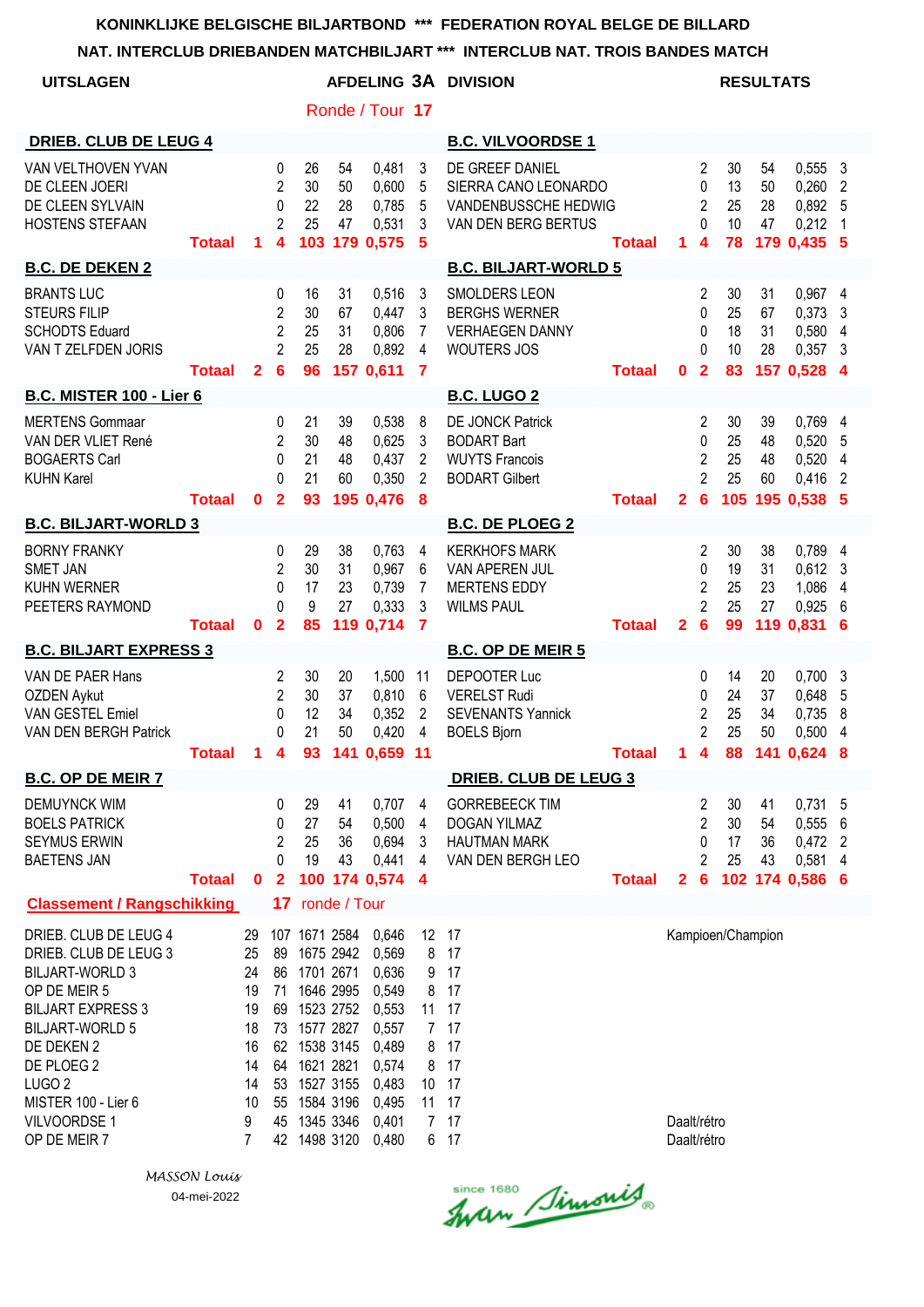**NAT. INTERCLUB DRIEBANDEN MATCHBILJART \*\*\* INTERCLUB NAT. TROIS BANDES MATCH**

| <b>UITSLAGEN</b>                                                                                                                                                                                                                                                  |               |                                                                    |                                                              |                                               |                                                                                                                   |                                                                                                          |                                                     | <b>AFDELING 3B DIVISION</b>                                                                          |               |                            |                                                 | <b>RESULTATS</b>           |                             |                                                     |                                    |
|-------------------------------------------------------------------------------------------------------------------------------------------------------------------------------------------------------------------------------------------------------------------|---------------|--------------------------------------------------------------------|--------------------------------------------------------------|-----------------------------------------------|-------------------------------------------------------------------------------------------------------------------|----------------------------------------------------------------------------------------------------------|-----------------------------------------------------|------------------------------------------------------------------------------------------------------|---------------|----------------------------|-------------------------------------------------|----------------------------|-----------------------------|-----------------------------------------------------|------------------------------------|
|                                                                                                                                                                                                                                                                   |               |                                                                    |                                                              |                                               |                                                                                                                   | Ronde / Tour 17                                                                                          |                                                     |                                                                                                      |               |                            |                                                 |                            |                             |                                                     |                                    |
| <b>MAASLANDSE BA. 2</b>                                                                                                                                                                                                                                           |               |                                                                    |                                                              |                                               |                                                                                                                   |                                                                                                          |                                                     | <b>B.C. HERSTALIEN 4</b>                                                                             |               |                            |                                                 |                            |                             |                                                     |                                    |
| <b>SCHOLS Daan</b><br>CALTABELLOTTA Ignazio<br><b>KIZKAPAN Yusuf</b><br><b>KILIC Mehmet</b>                                                                                                                                                                       | Totaal        | $\mathbf{2}$                                                       | $\overline{2}$<br>0<br>$\overline{2}$<br>1<br>5              | 30<br>18<br>25<br>25<br>98                    | 42<br>64<br>39<br>73                                                                                              | 0,714<br>0,281<br>0,641<br>0,342<br>218 0,449                                                            | 6<br>3<br>4<br>3<br>6                               | <b>QUETELARD Daniel</b><br><b>MAYEUR Jeannot</b><br><b>LHOEST Daniel</b><br><b>RASQUIN Eric</b>      | <b>Totaal</b> | 0                          | 0<br>$\overline{c}$<br>0<br>1<br>3              | 12<br>30<br>20<br>25<br>87 | 42<br>64<br>39<br>73        | 0,285<br>0,468<br>0,512<br>0,342<br>218 0,399       | 2<br>3<br>3<br>3<br>-3             |
| <b>K.B.C. COURONNE Royale 2</b>                                                                                                                                                                                                                                   |               |                                                                    |                                                              |                                               |                                                                                                                   |                                                                                                          |                                                     | <b>R.C. GARNIER 2</b>                                                                                |               |                            |                                                 |                            |                             |                                                     |                                    |
| <b>WINCKELMANS MARC</b><br><b>LETEN CHRISTIAN</b><br><b>DEMAERSCHALK ERIC</b><br>VAN VAERENBERGH MARC                                                                                                                                                             | <b>Totaal</b> | $\mathbf{2}$                                                       | $\mathbf{0}$<br>$\overline{2}$<br>1<br>2<br>5                | 22<br>30<br>25<br>25                          | 43<br>37<br>47<br>50                                                                                              | 0,511<br>0,810<br>0,531<br>0,500<br>102 177 0,576                                                        | 3<br>4<br>4<br>3<br>4                               | PEETERS GEERT<br>VAN ORSHAEGEN Jens<br><b>SWINNEN FRANS</b><br>VANHERWEGEN WILLIAM                   | <b>Totaal</b> | $\mathbf 0$                | 2<br>0<br>1<br>$\Omega$<br>3                    | 30<br>22<br>25<br>22<br>99 | 43<br>37<br>47<br>50        | 0,697 4<br>0,594<br>0,531<br>0,440<br>177 0,559     | 7<br>3<br>4<br>-7                  |
| <b>B.C. WELKENRAEDT 1</b>                                                                                                                                                                                                                                         |               |                                                                    |                                                              |                                               |                                                                                                                   |                                                                                                          |                                                     | <b>MAASLANDSE BA. 1</b>                                                                              |               |                            |                                                 |                            |                             |                                                     |                                    |
| <b>FRYNS Martin</b><br><b>HOMPESCH Henri</b><br><b>BIRNER Henning</b><br><b>WINTGENS Serge</b>                                                                                                                                                                    | <b>Totaal</b> | 0                                                                  | 0<br>0<br>$\mathbf{0}$<br>$\overline{2}$<br>$\overline{2}$   | 9<br>23<br>20<br>25<br>77                     | 21<br>40<br>36<br>47<br>144                                                                                       | 0,428<br>0,575<br>0,555<br>0,531<br>0,534                                                                | 2<br>3<br>4<br>3<br>$\boldsymbol{4}$                | <b>MONNISSEN Mathy</b><br><b>JANSSEN Maarten</b><br><b>MEUSEN Wilco</b><br>JACOBS Heinz              | <b>Totaal</b> | $\mathbf{2}$               | 2<br>2<br>2<br>0<br>6                           | 30<br>30<br>25<br>23       | 21<br>40<br>36<br>47        | 1,428<br>0,750<br>0,694<br>0,489<br>108 144 0,750 4 | 4<br>3<br>3<br>2                   |
| <b>FORTUNA1</b>                                                                                                                                                                                                                                                   |               |                                                                    |                                                              |                                               |                                                                                                                   |                                                                                                          |                                                     | A.C. CHARLEROI SUD 1                                                                                 |               |                            |                                                 |                            |                             |                                                     |                                    |
| <b>KEUTEN Ludy</b><br>GODEYNE Jean<br><b>GEERLINGS Jacky</b><br><b>CLEUSKENS Roger</b>                                                                                                                                                                            | <b>Totaal</b> | $\overline{2}$                                                     | 2<br>$\overline{2}$<br>$\overline{2}$<br>$\overline{2}$<br>8 | 30<br>30<br>25<br>25<br>110                   | 47<br>41<br>45<br>43                                                                                              | 0,638<br>0,731<br>0,555<br>0,581<br>176 0,625                                                            | 5<br>3<br>3<br>4<br>5                               | <b>MARECHAL Philippe</b><br>MARECHAL Stephane<br>GILLARD Jonathan<br><b>WAUTERS Francis</b>          | <b>Totaal</b> | 0                          | 0<br>0<br>0<br>0<br>$\bf{0}$                    | 27<br>20<br>21<br>12<br>80 | 47<br>41<br>45<br>43        | 0,574<br>0,487<br>0,466<br>0,279<br>176 0,454       | 3<br>4<br>4<br>2<br>4              |
| R.C. GARNIER 1                                                                                                                                                                                                                                                    |               |                                                                    |                                                              |                                               |                                                                                                                   |                                                                                                          |                                                     | R.B.C. DISONAIS 1                                                                                    |               |                            |                                                 |                            |                             |                                                     |                                    |
| <b>PEETERMANS Gerrit</b><br>NICOLAES Johan<br><b>BERVOETS Frans</b><br><b>TREVELS Rudy</b>                                                                                                                                                                        | Totaal        | 1                                                                  | 0<br>0<br>$\overline{c}$<br>$\overline{2}$<br>4              | 27<br>13<br>25<br>25<br>90                    | 34<br>33<br>37<br>27<br>131                                                                                       | 0,794<br>0,393<br>0,675<br>0,925<br>0,687                                                                | 3<br>4<br>5<br>7<br>7                               | <b>AUSSEMS Maximilien</b><br><b>RANDAXHE Patrick</b><br><b>HENNICO Raymond</b><br><b>LAGUERE Yve</b> | <b>Totaal</b> | 1                          | 2<br>$\overline{2}$<br>0<br>0<br>4              | 30<br>30<br>18<br>16<br>94 | 34<br>33<br>37<br>27<br>131 | 0,882<br>0,909<br>0,486<br>0,592<br>0.717           | 7<br>5<br>3<br>3<br>$\overline{7}$ |
| <b>B.C. HERSTALIEN 3</b>                                                                                                                                                                                                                                          |               |                                                                    |                                                              |                                               |                                                                                                                   |                                                                                                          |                                                     | <b>B.C. VOTTEM 1</b>                                                                                 |               |                            |                                                 |                            |                             |                                                     |                                    |
| <b>JETTEN Karina</b><br><b>BEYERS Albert</b><br><b>TEHEUX Michel</b><br><b>LEJEUNE Fabrice</b>                                                                                                                                                                    | <b>Totaal</b> | 1                                                                  | 2<br>0<br>2<br>0<br>4                                        | 30<br>27<br>25<br>16<br>98                    | 25<br>55<br>37<br>45                                                                                              | 1,200<br>0,490<br>0,675<br>0,355<br>162 0,604                                                            | 5<br>4<br>4<br>$\overline{2}$<br>5                  | <b>ERNST Georges</b><br>LEMESTREZ Sébastien<br><b>LISMONT Daniel</b><br>WILLEMSEN Stéphane           | <b>Totaal</b> | 1                          | 0<br>$\overline{2}$<br>0<br>$\overline{2}$<br>4 | 11<br>30<br>22<br>25<br>88 | 25<br>55<br>37<br>45        | 0,440<br>0,545<br>0,594<br>0,555<br>162 0,543 4     | 3<br>3<br>4<br>3                   |
| <b>Classement / Rangschikking</b>                                                                                                                                                                                                                                 |               |                                                                    | $17\phantom{.0}$                                             |                                               | ronde / Tour                                                                                                      |                                                                                                          |                                                     |                                                                                                      |               |                            |                                                 |                            |                             |                                                     |                                    |
| <b>MAASLANDSE BA. 1</b><br><b>HERSTALIEN 3</b><br><b>DISONAIS1</b><br><b>FORTUNA1</b><br><b>COURONNE Royale 2</b><br><b>GARNIER 1</b><br><b>VOTTEM1</b><br>CHARLEROI SUD 1<br><b>WELKENRAEDT 1</b><br><b>GARNIER 2</b><br><b>HERSTALIEN 4</b><br>MAASLANDSE BA. 2 |               | 33<br>25<br>23<br>21<br>19<br>17<br>15<br>15<br>15<br>14<br>5<br>2 | 79<br>69<br>63<br>61<br>59<br>59<br>58<br>37<br>25           | 123 1843 2410<br>93 1746 2983<br>90 1724 2805 | 1659 3144<br>1638 3131<br>1629 3123<br>1505 3266<br>1614 3176<br>1632 3277<br>1589 3238<br>1346 3287<br>1382 3404 | 0,764<br>0,585<br>0,614<br>0,527<br>0,523<br>0,521<br>0,460<br>0,508<br>0,498<br>0,490<br>0,409<br>0,405 | 10<br>8<br>8<br>9<br>6<br>10 <sup>°</sup><br>8<br>6 | 17<br>17<br>17<br>17<br>7 17<br>7 17<br>10 17<br>17<br>17<br>17<br>17<br>7 <sub>17</sub>             |               | Daalt/rétro<br>Daalt/rétro |                                                 | Kampioen/Champion          |                             |                                                     |                                    |

Since 1680 Simonis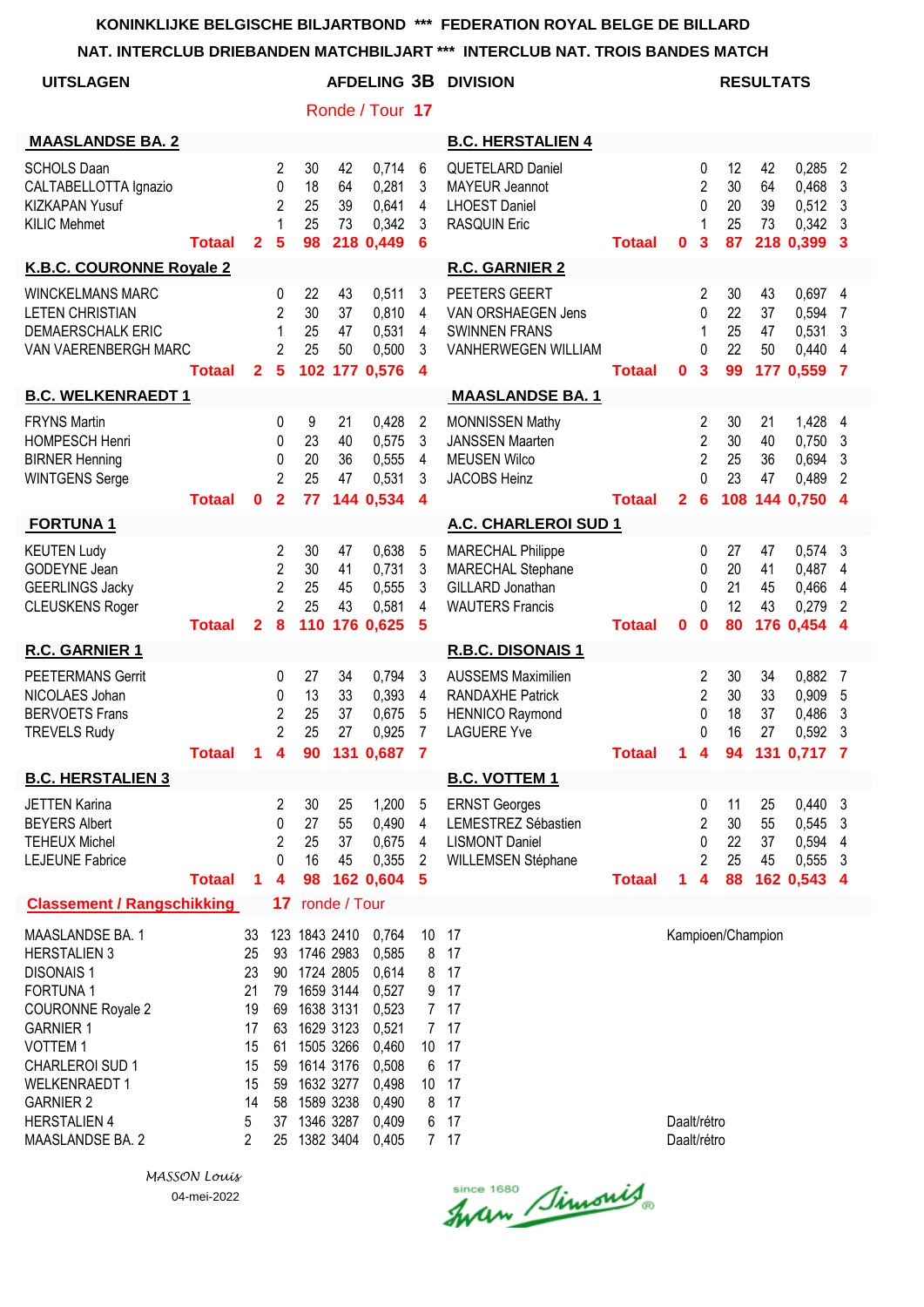**NAT. INTERCLUB DRIEBANDEN MATCHBILJART \*\*\* INTERCLUB NAT. TROIS BANDES MATCH**

| <b>UITSLAGEN</b>                                                                                                                                                                                                                               |               |                                                                   |                                                 |                                                                                                                                                                            |                      | Ronde / Tour 17                                                                                          |                                     | <b>AFDELING 3C DIVISION</b>                                                                      |               |                            |                                                                            | <b>RESULTATS</b>           |                             |                                                       |                                       |
|------------------------------------------------------------------------------------------------------------------------------------------------------------------------------------------------------------------------------------------------|---------------|-------------------------------------------------------------------|-------------------------------------------------|----------------------------------------------------------------------------------------------------------------------------------------------------------------------------|----------------------|----------------------------------------------------------------------------------------------------------|-------------------------------------|--------------------------------------------------------------------------------------------------|---------------|----------------------------|----------------------------------------------------------------------------|----------------------------|-----------------------------|-------------------------------------------------------|---------------------------------------|
| <b>B.C. BILJART-WORLD 2</b>                                                                                                                                                                                                                    |               |                                                                   |                                                 |                                                                                                                                                                            |                      |                                                                                                          |                                     | <b>B.C. BILJART EXPRESS 2</b>                                                                    |               |                            |                                                                            |                            |                             |                                                       |                                       |
| VAN APERS WESLEY<br><b>DENS ROBBY</b><br>VAN DESSEL SVEN<br><b>CARENS FRANS</b>                                                                                                                                                                | <b>Totaal</b> | $\mathbf{2}$                                                      | 1<br>0<br>$\overline{2}$<br>$\overline{2}$<br>5 | 30<br>19<br>25<br>25<br>99                                                                                                                                                 | 41<br>32<br>36<br>54 | 0,731<br>0,593<br>0,694<br>0,462<br>163 0,607                                                            | 5<br>4<br>5<br>4<br>5               | <b>STRZELECKI RICHARD</b><br><b>VRANCKX DIRK</b><br>DEVOGHT TONY<br>VAN DER FLAAS GUSTAAF        | <b>Totaal</b> | $\mathbf{0}$               | 1<br>$\overline{c}$<br>0<br>0<br>$\overline{\mathbf{3}}$                   | 30<br>30<br>17<br>22<br>99 | 41<br>32<br>36<br>54        | $0,731$ 6<br>0,937<br>0,472<br>0,407<br>163 0.607     | 5<br>3<br>$\overline{2}$<br>6         |
| <b>B.C. DE PLOEG 3</b>                                                                                                                                                                                                                         |               |                                                                   |                                                 |                                                                                                                                                                            |                      |                                                                                                          |                                     | <b>B.C. K.O.T - MEER 1</b>                                                                       |               |                            |                                                                            |                            |                             |                                                       |                                       |
| <b>VANDERZANDE PATRICK</b><br>LE BRUYN LUC<br>LE BRUYN DANIELLE<br>VAN HOECK TIM                                                                                                                                                               | <b>Totaal</b> | 1                                                                 | 0<br>0<br>2<br>$\overline{2}$<br>4              | 23<br>25<br>25<br>25<br>98                                                                                                                                                 | 41<br>32<br>38<br>30 | 0,560<br>0,781<br>0,657<br>0,833<br>141 0,695                                                            | 4<br>4<br>4<br>6<br>6               | VANGENECHTEN BRYAN<br>VAN STAPPEN LUC<br>VAN AART JACK<br>VAN DER VELDEN JAN                     | <b>Totaal</b> | 1.                         | 2<br>$\overline{2}$<br>0<br>$\Omega$<br>$\overline{\bf{4}}$                | 30<br>30<br>22<br>15<br>97 | 41<br>32<br>38<br>30<br>141 | 0,731<br>0,937<br>0,578<br>0,500<br>0,687             | -7<br>3<br>6<br>$\overline{4}$<br>- 7 |
| <b>B.C. OP DE MEIR 6</b>                                                                                                                                                                                                                       |               |                                                                   |                                                 |                                                                                                                                                                            |                      |                                                                                                          |                                     | K.B.C. DE GOEIE QUEUE 1                                                                          |               |                            |                                                                            |                            |                             |                                                       |                                       |
| <b>LAMBRECHTS JOS</b><br><b>SYSMANS FRANS</b><br><b>GULLENTOPS WALTER</b><br><b>HELLEMANS PETER</b>                                                                                                                                            | <b>Totaal</b> | $\mathbf{2}$                                                      | 2<br>2<br>$\overline{2}$<br>0<br>6              | 30<br>30<br>25<br>18<br>103                                                                                                                                                | 35<br>47<br>25<br>46 | 0,857<br>0,638<br>1,000<br>0,391<br>153 0.673                                                            | 5<br>5<br>5<br>4<br>5               | <b>VERCALSTEREN TOM</b><br><b>VERVOORT ALFONS</b><br><b>JACOBS YVES</b><br><b>VERHOEVEN DIRK</b> | <b>Totaal</b> | 0                          | 0<br>0<br>0<br>$\overline{c}$<br>$\overline{\mathbf{2}}$                   | 24<br>25<br>8<br>25<br>82  | 35<br>47<br>25<br>46        | 0,685<br>0,531<br>0,320<br>0,543<br>153 0,535         | 7<br>3<br>3<br>3<br>-7                |
| <b>B.C. LUGO 1</b>                                                                                                                                                                                                                             |               |                                                                   |                                                 |                                                                                                                                                                            |                      |                                                                                                          |                                     | <b>B.C. OP DE MEIR 4</b>                                                                         |               |                            |                                                                            |                            |                             |                                                       |                                       |
| DE GROOF JAN<br>DE BONDT RUDI<br><b>BREES JOZEF</b><br><b>BUELENS JAN</b>                                                                                                                                                                      | <b>Totaal</b> | $\mathbf{0}$                                                      | $\overline{c}$<br>0<br>0<br>0<br>$\overline{2}$ | 30<br>3<br>17<br>16<br>66                                                                                                                                                  | 24<br>22<br>46<br>34 | 1,250<br>0,136<br>0,369<br>0,470<br>126 0,523                                                            | 5<br>1<br>3<br>3<br>5               | <b>ENGELS JIMMY</b><br>VAN DER AUWERA IVAN<br><b>VERHAEGEN MARC</b><br><b>BRUNEEL PAUL</b>       | <b>Totaal</b> | $\mathbf{2}$               | 0<br>$\overline{c}$<br>$\overline{2}$<br>$\overline{2}$<br>$6\phantom{1}6$ | 19<br>30<br>25<br>25<br>99 | 24<br>22<br>46<br>34        | 0,791<br>1,363<br>0,543<br>0,735<br>126 0,785         | 4<br>8<br>4<br>6<br>- 8               |
| <b>B.C. BILJART-WORLD 4</b>                                                                                                                                                                                                                    |               |                                                                   |                                                 |                                                                                                                                                                            |                      |                                                                                                          |                                     | <b>B.C. DE DEKEN 3</b>                                                                           |               |                            |                                                                            |                            |                             |                                                       |                                       |
| LEYS André<br><b>NEYENS</b> Stefan<br><b>NEYENS Paul</b><br><b>LAUWERIJS Daniel</b>                                                                                                                                                            | Totaal 0 2    |                                                                   | 2<br>0<br>0<br>0                                | 30<br>27<br>19<br>18                                                                                                                                                       | 43<br>35<br>34<br>44 | 0,697<br>0,771<br>0,558<br>0,409<br>94 156 0,602                                                         | 5<br>5<br>2<br>3<br>- 5             | DE BUSSER Eric<br><b>CAERS Freddy</b><br>VAN GEYT Ronald<br><b>NIELSEN Frederik</b>              | <b>Totaal</b> |                            | 0<br>2<br>$\overline{2}$<br>$\overline{2}$                                 | 27<br>30<br>25<br>25       | 43<br>35<br>34<br>44        | 0,627<br>0,857<br>0,735<br>0,568<br>2 6 107 156 0,685 | 6<br>5<br>4<br>3                      |
| <b>B.C. ZEVENBERGEN 1</b>                                                                                                                                                                                                                      |               |                                                                   |                                                 |                                                                                                                                                                            |                      |                                                                                                          |                                     | <b>T.B.A. BILJARTPALACE 3</b>                                                                    |               |                            |                                                                            |                            |                             |                                                       |                                       |
| <b>BUELENS STEVEN</b><br><b>BUELENS JAIMIE</b><br><b>WYCKMANS WALTER</b><br><b>MEEL HARTWIG</b>                                                                                                                                                | <b>Totaal</b> | $\bf{0}$                                                          | 0<br>0<br>0<br>0<br>$\bf{0}$                    | 26<br>26<br>17<br>23<br>92                                                                                                                                                 | 27<br>50<br>35<br>43 | 0,962<br>0,520<br>0,485<br>0,534<br>155 0,593                                                            | $5\phantom{.0}$<br>3<br>3<br>2<br>5 | VAN DEN OUWELANT JAN<br><b>HERMANS DIRK</b><br><b>SOMMEN ANDRE</b><br><b>MAES JEF</b>            | <b>Totaal</b> | $\mathbf{2}$               | 2<br>$\overline{c}$<br>$\overline{2}$<br>$\overline{2}$<br>$\pmb{8}$       | 30<br>30<br>25<br>25       | 27<br>50<br>35<br>43        | 1,111 5<br>0,600<br>0,714<br>0,581<br>110 155 0,709 5 | 4<br>3<br>4                           |
| <b>Classement / Rangschikking</b>                                                                                                                                                                                                              |               |                                                                   | 17                                              |                                                                                                                                                                            | ronde / Tour         |                                                                                                          |                                     |                                                                                                  |               |                            |                                                                            |                            |                             |                                                       |                                       |
| <b>BILJART-WORLD 2</b><br>OP DE MEIR 4<br>DE DEKEN 3<br><b>BILJARTPALACE 3</b><br>K.O.T - MEER 1<br>DE PLOEG 3<br><b>BILJART EXPRESS 2</b><br>ZEVENBERGEN 1<br><b>BILJART-WORLD 4</b><br>LUGO <sub>1</sub><br>DE GOEIE QUEUE 1<br>OP DE MEIR 6 |               | 31<br>25<br>23<br>22<br>21<br>20<br>17<br>14<br>12<br>9<br>6<br>4 | 40<br>36                                        | 101 1764 2647<br>94 1655 2638<br>82 1669 2789<br>82 1672 2705<br>81 1702 2583<br>74 1636 2723<br>72 1677 2592<br>57 1578 2780<br>50 1505 2779<br>47 1452 2778<br>1475 2928 | 1466 3000            | 0,666<br>0,627<br>0,598<br>0,618<br>0,658<br>0,600<br>0,646<br>0,567<br>0,541<br>0,522<br>0,503<br>0,488 | 10 17<br>8<br>10 17                 | 9 17<br>8 17<br>8 17<br>9 17<br>6 17<br>9 17<br>8 17<br>6 17<br>9 17<br>- 17                     |               | Daalt/rétro<br>Daalt/rétro |                                                                            | Kampioen/Champion          |                             |                                                       |                                       |

Since 1680 Simonis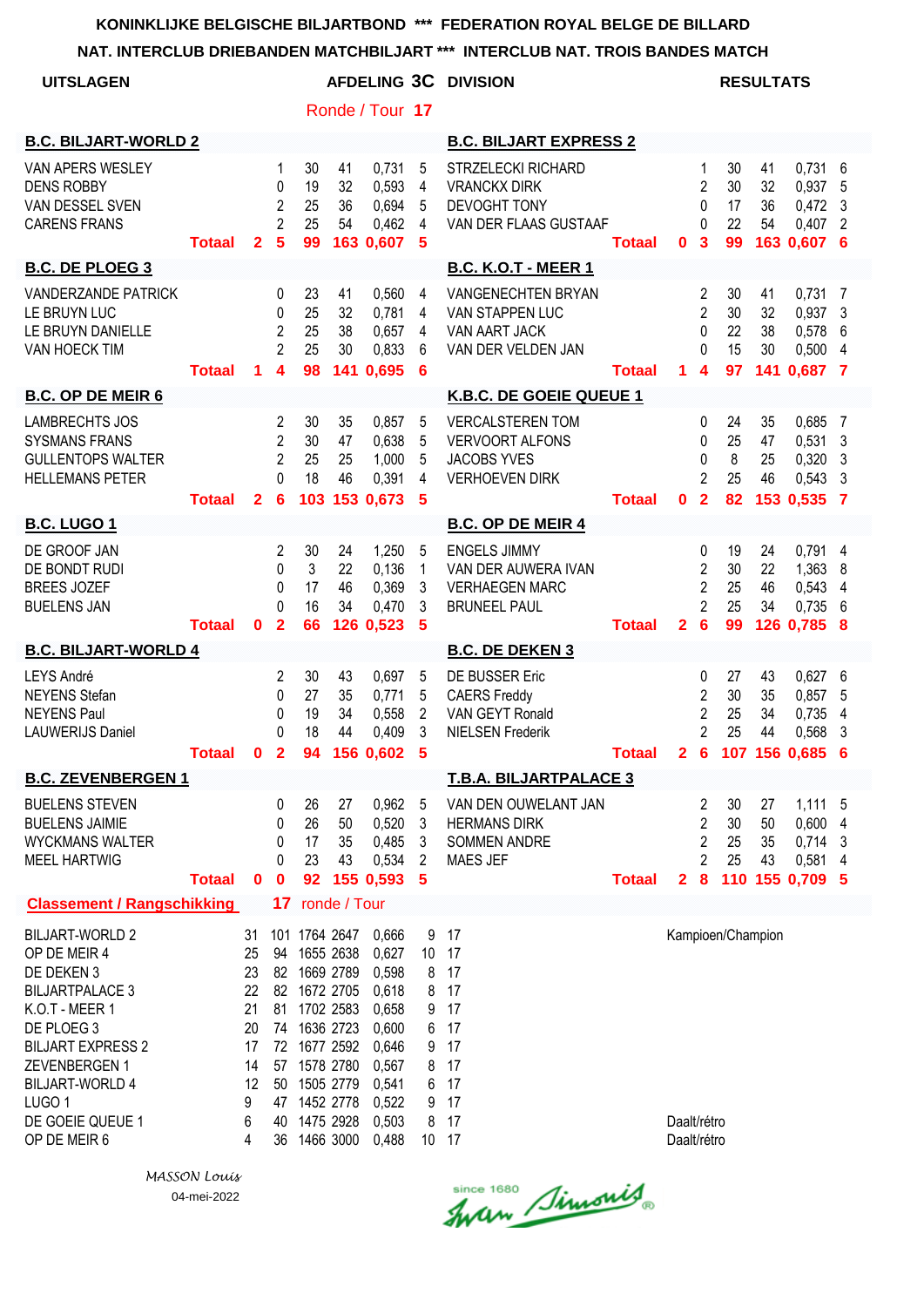**NAT. INTERCLUB DRIEBANDEN MATCHBILJART \*\*\* INTERCLUB NAT. TROIS BANDES MATCH**

| <b>UITSLAGEN</b>                                                                                                                                                                                                               |               |                                                                      |                                                                           |                                                                                                                                                                       |                      | Ronde / Tour 17                                                                                          |                                                          | <b>AFDELING 3D DIVISION</b>                                                                        |                 |                            |                                                        |                            | <b>RESULTATS</b>            |                                                     |                          |
|--------------------------------------------------------------------------------------------------------------------------------------------------------------------------------------------------------------------------------|---------------|----------------------------------------------------------------------|---------------------------------------------------------------------------|-----------------------------------------------------------------------------------------------------------------------------------------------------------------------|----------------------|----------------------------------------------------------------------------------------------------------|----------------------------------------------------------|----------------------------------------------------------------------------------------------------|-----------------|----------------------------|--------------------------------------------------------|----------------------------|-----------------------------|-----------------------------------------------------|--------------------------|
| <b>B.C. ACADEMIE CENTRUM GENT</b>                                                                                                                                                                                              |               |                                                                      |                                                                           |                                                                                                                                                                       |                      |                                                                                                          |                                                          | K.B.C. BRUGSE 3                                                                                    |                 |                            |                                                        |                            |                             |                                                     |                          |
| <b>SONCK Robby</b><br><b>WILLEMS Peter</b><br><b>DUJARDIN Luc</b><br>DE MEYER Eric                                                                                                                                             | <b>Totaal</b> | $\mathbf{2}$                                                         | $\overline{2}$<br>$\overline{2}$<br>$\overline{2}$<br>$\overline{2}$<br>8 | 30<br>30<br>25<br>25<br>110                                                                                                                                           | 42<br>41<br>47<br>39 | 0,714<br>0,731<br>0,531<br>0,641<br>169 0,650                                                            | $\overline{5}$<br>5<br>5<br>4<br>5                       | DE BAERE Eddy<br><b>SCHOUTETENS Pieter</b><br><b>MEERSMAN Christ</b><br><b>VERSCHAEVE Edwin</b>    | <b>Totaal</b>   | $\mathbf 0$                | 0<br>0<br>0<br>0<br>$\mathbf{0}$                       | 21<br>13<br>20<br>10<br>64 | 42<br>41<br>47<br>39        | $0,500$ 3<br>0,317<br>0,425<br>0,256<br>169 0,378 4 | 2<br>4<br>$\overline{c}$ |
| K.B.C. METRO 1                                                                                                                                                                                                                 |               |                                                                      |                                                                           |                                                                                                                                                                       |                      |                                                                                                          |                                                          | <b>B.C. DE WITTE MOLEN 2</b>                                                                       |                 |                            |                                                        |                            |                             |                                                     |                          |
| <b>ROSSEL Bart</b><br><b>STEELS Dieter</b><br><b>HOFMAN Raf</b><br><b>DUPONT Jean-Claude</b>                                                                                                                                   | <b>Totaal</b> | $\mathbf 0$                                                          | 2<br>$\Omega$<br>0<br>$\Omega$<br>$\mathbf{2}$                            | 30<br>24<br>24<br>17<br>95                                                                                                                                            | 32<br>34<br>39<br>51 | 0,937<br>0,705<br>0,615<br>0,333<br>156 0,608                                                            | 6<br>3<br>3<br>3<br>6                                    | <b>SCHIETTECATTE Yves</b><br><b>STERCKVAL Michel</b><br>DE WOLF Alfons<br>VAN OVERSCHELDE Bonny    | <b>Totaal</b>   | $\overline{2}$             | 0<br>2<br>2<br>$\overline{2}$<br>$6\phantom{1}6$       | 19<br>30<br>25<br>25<br>99 | 32<br>34<br>39<br>51        | 0,593<br>0,882<br>0,641<br>0,490<br>156 0,634 4     | 4<br>3<br>3<br>3         |
| <b>B.C. T SLEEPBOOTJE 1</b>                                                                                                                                                                                                    |               |                                                                      |                                                                           |                                                                                                                                                                       |                      |                                                                                                          |                                                          | <b>B.C. DOS ROESELARE 1</b>                                                                        |                 |                            |                                                        |                            |                             |                                                     |                          |
| DE WITTE Jeffrey<br><b>ROSIER Nick</b><br>DE LEEUW Willy<br><b>THUY Marc</b>                                                                                                                                                   | <b>Totaal</b> | $\mathbf{2}$                                                         | 2<br>$\overline{2}$<br>$\overline{2}$<br>$\Omega$<br>$6\phantom{1}6$      | 30<br>30<br>25<br>13<br>98                                                                                                                                            | 43<br>40<br>49<br>46 | 0,697<br>0,750<br>0,510<br>0,282<br>178 0,550                                                            | 3<br>3<br>3<br>$\overline{c}$<br>3                       | <b>DEBAES Peter</b><br>VANLAUWE Stephan<br><b>HOUTHAEVE Jean-Marie</b><br><b>LEYN Philippe</b>     | <b>Totaal</b>   | $\mathbf 0$                | 0<br>0<br>0<br>$\overline{2}$<br>$\overline{2}$        | 25<br>26<br>21<br>25<br>97 | 43<br>40<br>49<br>46        | 0,581<br>0,650<br>0,428<br>0,543<br>178 0,544 5     | 5<br>4<br>3<br>5         |
| <b>B.C. QUALITY ZELE 1</b>                                                                                                                                                                                                     |               |                                                                      |                                                                           |                                                                                                                                                                       |                      |                                                                                                          |                                                          | K.B.C. BRUGSE 2                                                                                    |                 |                            |                                                        |                            |                             |                                                     |                          |
| RAEMDONCK Tommy<br><b>DUPONT Franky</b><br><b>BAETENS Marc</b><br><b>BOONE Koen</b>                                                                                                                                            | <b>Totaal</b> | $\mathbf{2}$                                                         | $\overline{2}$<br>$\overline{2}$<br>1<br>$\overline{2}$<br>$\overline{7}$ | 30<br>30<br>25<br>25                                                                                                                                                  | 42<br>42<br>63<br>34 | 0,714<br>0,714<br>0,396<br>0,735<br>110 181 0,607                                                        | 5<br>4<br>3<br>3<br>5                                    | <b>SERWEYTENS Lieven</b><br><b>MISMAN Eddy</b><br>DE CLERCK Jean<br>VANRAPENBUSCH Franky           | <b>Totaal</b>   | $\mathbf 0$                | 0<br>0<br>1<br>0<br>$\blacktriangleleft$               | 25<br>20<br>25<br>11<br>81 | 42<br>42<br>63<br>34<br>181 | 0,595<br>0,476<br>0,396<br>0,323<br>$0,447$ 8       | - 8<br>3<br>3<br>2       |
| <b>K.B.C. KORTRIJKSE 3</b>                                                                                                                                                                                                     |               |                                                                      |                                                                           |                                                                                                                                                                       |                      |                                                                                                          |                                                          | <b>B.C. RISQUONS TOUT 1</b>                                                                        |                 |                            |                                                        |                            |                             |                                                     |                          |
| VAN COILLIE FRANCKY<br><b>LEMAN WILLY</b><br><b>LEMAN GWEN</b><br>DE RYNCK IVAN                                                                                                                                                | Totaal 2 6    |                                                                      | 2<br>2<br>2<br>0                                                          | 30<br>30<br>25<br>24                                                                                                                                                  | 34<br>34<br>34<br>46 | 0,882<br>0,882<br>0,735<br>0,521<br>109 148 0,736                                                        | 7<br>$\overline{7}$<br>4<br>4<br>$\overline{\mathbf{7}}$ | <b>BEGHIN JULIEN</b><br>VANDEMAELE PAUL-ANDRÉ<br>DELPLANQUE FABIEN<br><b>DENEUT JOHAN</b>          | <b>Totaal 0</b> |                            | 0<br>0<br>$\mathbf{0}$<br>2<br>$\overline{\mathbf{2}}$ | 28<br>15<br>9<br>25<br>77  | 34<br>34<br>34<br>46        | 0,823<br>0,441<br>0,264<br>0,543<br>148 0,520 5     | 5<br>3<br>5<br>3         |
| <b>B.C. KASTEELDREEF 2</b>                                                                                                                                                                                                     |               |                                                                      |                                                                           |                                                                                                                                                                       |                      |                                                                                                          |                                                          | <b>K.B.C. ONS HUIS 1</b>                                                                           |                 |                            |                                                        |                            |                             |                                                     |                          |
| <b>DUYTSCHAEVER Peter</b><br><b>DEVLIEGER Raoul</b><br><b>LUTTENS Arnold</b><br>VERMEERSCH Ivan                                                                                                                                | <b>Totaal</b> | 1                                                                    | 2<br>1<br>0<br>1<br>4                                                     | 30<br>30<br>9<br>25<br>94                                                                                                                                             | 24<br>61<br>27<br>44 | 1,250<br>0,491<br>0,333<br>0,568<br>156 0,602                                                            | 6<br>3<br>$\overline{2}$<br>3<br>6                       | <b>TEMMERMAN Walter</b><br><b>GILLADE Luc</b><br><b>VAN MALDER Dirk</b><br><b>VAN DIJCK Philip</b> | <b>Totaal</b>   | 1.                         | 0<br>1<br>2<br>4                                       | 16<br>30<br>25<br>25<br>96 | 24<br>61<br>27<br>44        | 0,666<br>0,491<br>0,925<br>0,568<br>156 0,615 4     | 3<br>2<br>4<br>3         |
| <b>Classement / Rangschikking</b>                                                                                                                                                                                              |               |                                                                      | 17                                                                        |                                                                                                                                                                       | ronde / Tour         |                                                                                                          |                                                          |                                                                                                    |                 |                            |                                                        |                            |                             |                                                     |                          |
| KORTRIJKSE 3<br>ONS HUIS 1<br>QUALITY ZELE 1<br><b>ACADEMIE CENTRUM GENT 1</b><br><b>BRUGSE 2</b><br>METRO 1<br>RISQUONS TOUT 1<br>T SLEEPBOOTJE 1<br>DE WITTE MOLEN 2<br><b>BRUGSE 3</b><br>DOS ROESELARE 1<br>KASTEELDREEF 2 |               | 28<br>21<br>20<br>19<br>18<br>17<br>15<br>15<br>14<br>14<br>12<br>11 | 78<br>75<br>70<br>70<br>63<br>60<br>58<br>57                              | 102 1776 2653<br>76 1634 2668<br>1648 2884<br>1662 2947<br>1627 2951<br>1697 3008<br>1569 2884<br>1574 2956<br>1532 2916<br>1437 2874<br>55 1508 3004<br>52 1622 3047 |                      | 0,669<br>0,612<br>0,571<br>0,563<br>0,551<br>0,564<br>0,544<br>0,532<br>0,525<br>0,500<br>0,501<br>0,532 | 9<br>9<br>9<br>34<br>11 17                               | 17<br>7 17<br>7 17<br>7 17<br>17<br>17<br>8 17<br>6 17<br>7 17<br>7 17<br>17                       |                 | Daalt/rétro<br>Daalt/rétro |                                                        |                            | Kampioen/Champion           |                                                     |                          |

since 1680 Simonis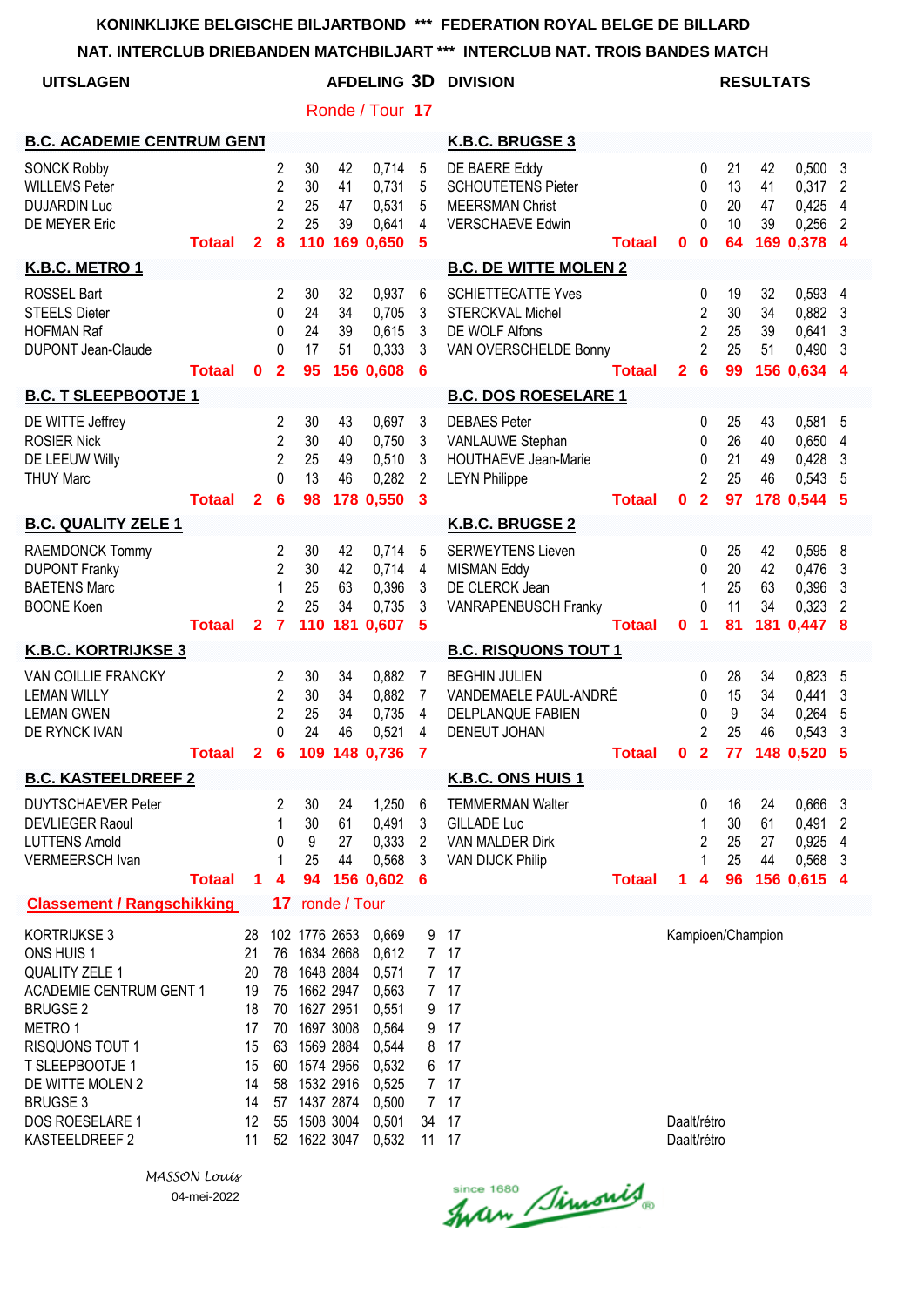## **NAT. INTERCLUB DRIEBANDEN MATCHBILJART \*\*\* INTERCLUB NAT. TROIS BANDES MATCH**

| 11. INTERCEOD DRIEDANDEN MATCHBIEJART                                                               |               |              |                                                                           |                            |                             |                                               |                                                         | LNGLUD NAT. TNOIS DANDLS MATGH                                                                 |               |              |                                                                |                            |                             |                                                       |                                     |
|-----------------------------------------------------------------------------------------------------|---------------|--------------|---------------------------------------------------------------------------|----------------------------|-----------------------------|-----------------------------------------------|---------------------------------------------------------|------------------------------------------------------------------------------------------------|---------------|--------------|----------------------------------------------------------------|----------------------------|-----------------------------|-------------------------------------------------------|-------------------------------------|
| <b>UITSLAGEN</b>                                                                                    |               |              |                                                                           |                            |                             |                                               |                                                         | AFDELING 4A DIVISION                                                                           |               |              |                                                                |                            | <b>RESULTATS</b>            |                                                       |                                     |
|                                                                                                     |               |              |                                                                           |                            |                             | Ronde / Tour 17                               |                                                         |                                                                                                |               |              |                                                                |                            |                             |                                                       |                                     |
| <b>T.B.A. BILJARTPALACE 4</b>                                                                       |               |              |                                                                           |                            |                             |                                               |                                                         | <b>B.C. BILJART EXPRESS 4</b>                                                                  |               |              |                                                                |                            |                             |                                                       |                                     |
| <b>ADAMS PATRICK</b><br><b>ADAMS KEVIN</b><br><b>DIERCKX KEN</b><br><b>BEYENS CHRIS</b>             | <b>Totaal</b> | $\mathbf{2}$ | 1<br>$\overline{2}$<br>$\overline{2}$<br>$\overline{2}$<br>$\overline{7}$ | 25<br>25<br>20<br>20<br>90 | 36<br>36<br>30<br>23        | 0.694<br>0.694<br>0,666<br>0,869<br>125 0,720 | 5<br>4<br>5<br>4<br>5                                   | POELS KRIS<br><b>SCHAERLAEKEN KAREL</b><br><b>ROOMS MARC</b><br><b>BOOGERS JOHAN</b>           | <b>Totaal</b> | $\bf{0}$     | 1<br>$\Omega$<br>0<br>$\Omega$<br>$\blacktriangleleft$         | 25<br>22<br>11<br>8<br>66  | 36<br>36<br>30<br>23        | 0,694 4<br>0,611<br>0,366<br>$0,347$ 4<br>125 0,528 6 | 6<br>3                              |
| <b>BILLIARD PROMOTION TEAM 2</b>                                                                    |               |              |                                                                           |                            |                             |                                               |                                                         | <b>B.C. BILJART-WORLD 7</b>                                                                    |               |              |                                                                |                            |                             |                                                       |                                     |
| <b>SCHEURWEGHS DAVE</b><br><b>VERVLIET ERIK</b><br><b>GOOSSENS WALTER</b><br><b>HENDRICKX FRANS</b> |               |              | 2<br>$\overline{2}$<br>$\overline{2}$<br>$\overline{2}$                   | 25<br>25<br>20<br>20       | 22<br>38<br>29<br>23        | 1,136<br>0.657<br>0,689<br>0,869              | 5<br>$\overline{4}$<br>3<br>4                           | <b>BELLEKENS FRANS</b><br><b>VERMEESCH LUC</b><br><b>HEYLEN MARC</b><br>OLBRECHTS SVEND        |               |              | 0<br>$\Omega$<br>$\Omega$<br>$\Omega$                          | 18<br>15<br>14<br>15       | 22<br>38<br>29<br>23        | 0.818 4<br>0,394 2<br>$0,482$ 3<br>$0,652$ 4          |                                     |
|                                                                                                     | <b>Totaal</b> | $\mathbf{2}$ | 8                                                                         | 90                         |                             | 112 0,803                                     | 5                                                       |                                                                                                | Totaal        | $\mathbf 0$  | $\mathbf 0$                                                    | 62                         |                             | 112 0,553 4                                           |                                     |
| K.B.C. BILJARTVRIENDEN Tu 4                                                                         |               |              |                                                                           |                            |                             |                                               |                                                         | DRIEB. CLUB DE LEUG 6                                                                          |               |              |                                                                |                            |                             |                                                       |                                     |
| VAN DYCK LUC<br>SMOLDERS AD<br><b>CROLS HUGO</b><br><b>BORBURGH AB</b>                              |               |              | $\mathbf{0}$<br>2<br>$\Omega$<br>U                                        | 23<br>25<br>6<br>4         | 48<br>30<br>27<br>39        | 0,479<br>0,833<br>0,222<br>0,102              | 3<br>3<br>$\overline{2}$<br>$\mathbf{1}$                | <b>KERREMANS JYRKI</b><br><b>KERREMANS ROLAND</b><br><b>TÜRKBEN MURAT</b><br>VAN THIELEN ANDRÉ |               |              | $\mathbf{2}$<br>0<br>$\overline{2}$<br>$\overline{2}$          | 25<br>10<br>20<br>20       | 48<br>30<br>27<br>39        | $0,520$ 4<br>0,333<br>0,740,3<br>$0,512$ 3            | $\overline{4}$                      |
|                                                                                                     | <b>Totaal</b> | $\bf{0}$     | $\overline{2}$                                                            | 58                         |                             | 144 0,402                                     | 3                                                       |                                                                                                | <b>Totaal</b> | $\mathbf{2}$ | $6\phantom{1}6$                                                | 75                         |                             | 144 0.520 4                                           |                                     |
| <b>B.C. MISTER 100 - Lier 7</b>                                                                     |               |              |                                                                           |                            |                             |                                               |                                                         | <b>B.C. LUGO 3</b>                                                                             |               |              |                                                                |                            |                             |                                                       |                                     |
| <b>TRUYTS Peter</b><br>VAN DER MEIREN Ludo<br>VAN HOOL Marc<br><b>AYDIN Alper</b>                   | <b>Totaal</b> | 1.           | 2<br>$\overline{2}$<br>$\Omega$<br>0<br>4                                 | 25<br>25<br>17<br>18<br>85 | 37<br>37<br>38<br>29<br>141 | 0.675<br>0,675<br>0,447<br>0,620<br>0,602     | 3<br>4<br>$\overline{2}$<br>3<br>$\boldsymbol{4}$       | CAYENBERGHS Jean<br><b>SCHOETERS Willy</b><br>VAN RIEL Koen<br>VAN MECHELEN Arnold             | <b>Totaal</b> | 1            | 0<br>0<br>$\overline{2}$<br>$\overline{2}$<br>$\boldsymbol{4}$ | 11<br>20<br>20<br>20<br>71 | 37<br>37<br>38<br>29<br>141 | 0,297<br>0,540<br>0,526<br>0,689<br>0,503             | $\overline{2}$<br>3<br>3<br>-5<br>5 |
| <b>B.C. DE PLOEG 4</b>                                                                              |               |              |                                                                           |                            |                             |                                               |                                                         | <b>B.C. DE COECK 1</b>                                                                         |               |              |                                                                |                            |                             |                                                       |                                     |
| <b>BOSCH LUC</b><br><b>VANDERHALLEN FRANK</b><br><b>DAEMS JAN</b><br><b>FOURGNY Ronny</b>           |               |              | $\mathbf{0}$<br>$\Omega$<br>$\Omega$<br>$\overline{2}$                    | 8<br>19<br>17<br>20        | 23<br>65<br>44<br>57        | 0,347<br>0,292<br>0,386<br>0,350              | $\overline{2}$<br>$\overline{4}$<br>3<br>$\overline{2}$ | <b>BAEYENS ALFONS</b><br><b>MATTHYS KAREL</b><br><b>COECKELBERGS NINO</b><br>VAN MECHELEN RENÉ |               |              | 2<br>$\overline{2}$<br>$\overline{2}$<br>$\Omega$              | 25<br>25<br>20<br>15       | 23<br>65<br>44<br>57        | 1,086<br>0,384<br>0,454<br>0,263                      | - 5<br>3<br>3<br>3                  |
| VRIJ 0                                                                                              | <b>Totaal</b> | $\bf{0}$     | $\overline{2}$                                                            | 64                         |                             | 189 0.338                                     | $\boldsymbol{4}$                                        | K.B.C. DE GOEIE QUEUE 3                                                                        | <b>Totaal</b> | $\mathbf{2}$ | $6\phantom{1}6$                                                | 85                         |                             | 189 0,449                                             | 5                                   |
|                                                                                                     |               |              |                                                                           |                            |                             |                                               |                                                         |                                                                                                |               |              |                                                                |                            |                             |                                                       |                                     |

| Totaal                            |    |     |                 |       |                |      | Totaal |
|-----------------------------------|----|-----|-----------------|-------|----------------|------|--------|
| <b>Classement / Rangschikking</b> |    |     | 17 ronde / Tour |       |                |      |        |
| <b>PROMOTION TEAM 2</b>           | 31 | 107 | 1396 2207       | 0.632 | 7              | 16   |        |
| <b>BILJARTPALACE 4</b>            | 27 | 99  | 1370 2536       | 0.540 | $7\phantom{.}$ | 16   |        |
| DE COECK 1                        | 23 | 83  | 1220 2326       | 0.524 | $7\phantom{.}$ | 15   |        |
| MISTER 100 - Lier 7               | 18 | 73  | 1279 2798       | 0.457 | 6              | 16   |        |
| <b>BILJART EXPRESS 4</b>          | 18 | 67  | 1273 2489       | 0.511 | 6              | 16   |        |
| DRIEB. CLUB DE LEUG 6             | 12 | 52  | 1132 2642       | 0.428 | 8              | -15  |        |
| BILJART-WORLD 7                   | 12 | 50  | 1101 2542       | 0,433 | 6              | - 15 |        |
| DE PLOEG 4                        | 10 |     | 52 1189 2817    | 0.422 |                | 5 16 |        |
| BILJARTVRIENDEN Tu 4              | 9  | 38  | 1062 2634       | 0,403 | 6.             | -15  |        |
| DE GOEIE QUEUE 3                  | 7  | 32  | 944 2608        | 0.361 | $7^{\circ}$    | -15  |        |
| LUGO <sub>3</sub>                 | 3  | 27  | 956 2799        | 0,341 | 6              | 15   |        |
| VRIJ 0                            | 0  | 0   | 0<br>0          | 0.000 | 0              | 0    |        |

*MASSON Louis* 04-mei-2022

Since 1680 Simonis

PROMOTION TEAM 2 31 107 1396 2207 0,632 7 16 Kampioen/Champion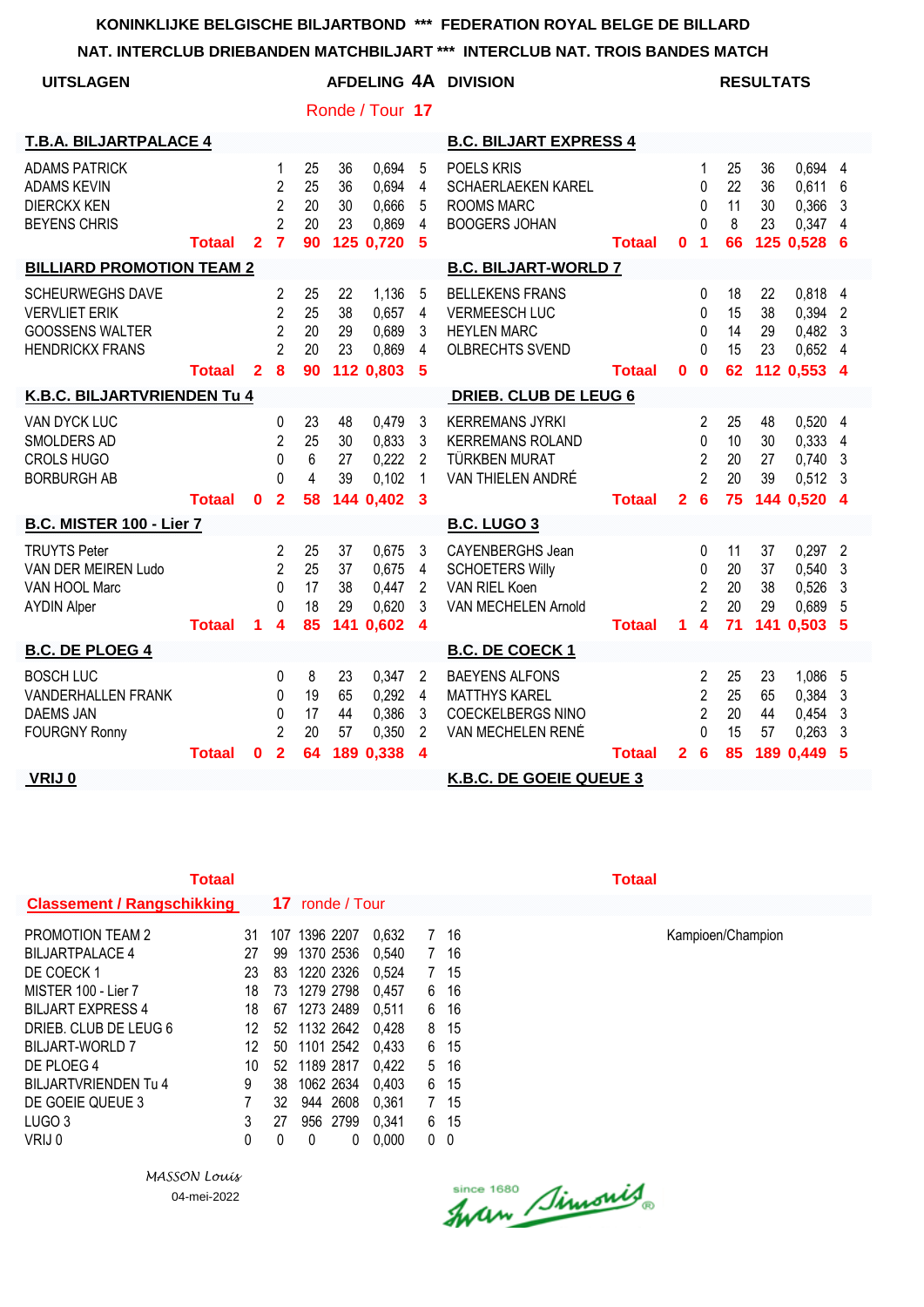**NAT. INTERCLUB DRIEBANDEN MATCHBILJART \*\*\* INTERCLUB NAT. TROIS BANDES MATCH**

| NAI. INTERCLUB DRIEBANDEN MATCHBILJART                                                                                                                                                                                            |               |                                                                    |                                                                          |                            |                                                                                                                                                       |                                                                                                          |                                                                                           | ***<br>INTERCLUB NAT. TROIS BANDES MATCH                                                  |               |                |                                                                            |                            |                      |                                                          |                                                                                   |
|-----------------------------------------------------------------------------------------------------------------------------------------------------------------------------------------------------------------------------------|---------------|--------------------------------------------------------------------|--------------------------------------------------------------------------|----------------------------|-------------------------------------------------------------------------------------------------------------------------------------------------------|----------------------------------------------------------------------------------------------------------|-------------------------------------------------------------------------------------------|-------------------------------------------------------------------------------------------|---------------|----------------|----------------------------------------------------------------------------|----------------------------|----------------------|----------------------------------------------------------|-----------------------------------------------------------------------------------|
| <b>UITSLAGEN</b>                                                                                                                                                                                                                  |               |                                                                    |                                                                          |                            |                                                                                                                                                       |                                                                                                          |                                                                                           | <b>AFDELING 4B DIVISION</b>                                                               |               |                |                                                                            |                            | <b>RESULTATS</b>     |                                                          |                                                                                   |
|                                                                                                                                                                                                                                   |               |                                                                    |                                                                          |                            |                                                                                                                                                       | Ronde / Tour 17                                                                                          |                                                                                           |                                                                                           |               |                |                                                                            |                            |                      |                                                          |                                                                                   |
| <b>B.C. DE COECK 3</b>                                                                                                                                                                                                            |               |                                                                    |                                                                          |                            |                                                                                                                                                       |                                                                                                          |                                                                                           | <b>B.C. OP DE MEIR 8</b>                                                                  |               |                |                                                                            |                            |                      |                                                          |                                                                                   |
| VAN ROOIJ Arnoud<br><b>JANSENS Remi</b><br><b>JANSENS Willy</b><br>MEEUWESEN Ad                                                                                                                                                   | <b>Totaal</b> | 0                                                                  | $\overline{2}$<br>$\Omega$<br>$\mathbf{0}$<br>$\Omega$<br>$\overline{2}$ | 25<br>19<br>17<br>18<br>79 | 52<br>28<br>39<br>40                                                                                                                                  | 0,480<br>0,678<br>0,435<br>0,450<br>159 0,496                                                            | $\overline{4}$<br>$\mathbf{3}$<br>$\mathbf{3}$<br>$\mathbf{3}$<br>$\overline{\mathbf{4}}$ | <b>LENAERTS Paul</b><br><b>VERHAEGEN Stan</b><br><b>LANGMANS François</b><br>FAES Ivo     | <b>Totaal</b> | $\overline{2}$ | 0<br>$\overline{2}$<br>$\overline{2}$<br>$\overline{2}$<br>$6\phantom{1}6$ | 14<br>25<br>20<br>20<br>79 | 52<br>28<br>39<br>40 | 0,269<br>0,892 4<br>0,512<br>0,500<br>159 0,496 4        | $\mathbf{3}$<br>$\mathbf{3}$<br>$\overline{2}$                                    |
| <b>B.C. DE DEKEN 4</b>                                                                                                                                                                                                            |               |                                                                    |                                                                          |                            |                                                                                                                                                       |                                                                                                          |                                                                                           | K.B.C. DE GOEIE QUEUE 2                                                                   |               |                |                                                                            |                            |                      |                                                          |                                                                                   |
| <b>VAN GAVERE ERWIN</b><br><b>MAST PETER</b><br>SINNAEVE CHRIS<br><b>BEUTELS PATRICK</b>                                                                                                                                          | <b>Totaal</b> | $\mathbf 0$                                                        | 0<br>$\mathbf{0}$<br>$\mathbf{0}$<br>$\overline{2}$<br>$\overline{2}$    | 21<br>13<br>18<br>20<br>72 | 40<br>43<br>45<br>47                                                                                                                                  | 0,525<br>0,302<br>0,400<br>0,425<br>175 0,411                                                            | $\overline{4}$<br>$\overline{2}$<br>6<br>3<br>6                                           | <b>MENS ALBERT</b><br><b>BOLLANSEE EDDY</b><br>DE BAL MICHEL<br><b>BOSSAERTS WALTER</b>   | <b>Totaal</b> | 2 <sup>1</sup> | 2<br>$\overline{2}$<br>$\overline{2}$<br>$\Omega$<br>$6\phantom{1}6$       | 25<br>25<br>20<br>17<br>87 | 40<br>43<br>45<br>47 | 0,625<br>0,581<br>0,444<br>0,361<br>175 0,497 4          | 3<br>3<br>$\overline{4}$<br>$\overline{2}$                                        |
| <b>B.C. BILJART-WORLD 6</b>                                                                                                                                                                                                       |               |                                                                    |                                                                          |                            |                                                                                                                                                       |                                                                                                          |                                                                                           | K.B.C. BILJARTVRIENDEN Tu 2                                                               |               |                |                                                                            |                            |                      |                                                          |                                                                                   |
| SOETEWYE MICHEL<br>VAN DEN BROECK DANIEL<br><b>BISSCHOPS BEN</b><br><b>ROOSEMONT BERT</b>                                                                                                                                         | <b>Totaal</b> | $\mathbf 0$                                                        | 0<br>0<br>0<br>2<br>$\overline{2}$                                       | 12<br>22<br>19<br>20<br>73 | 29<br>53<br>55<br>47                                                                                                                                  | 0,413<br>0,415<br>0,345<br>0,425<br>184 0,396                                                            | 3<br>3<br>3<br>3<br>$\mathbf{3}$                                                          | VAN HEES PETER<br><b>VERKURINGEN LUC</b><br>PROOST LUC<br><b>GIJS JOZEF</b>               | <b>Totaal</b> | $\mathbf{2}$   | $\overline{2}$<br>$\overline{2}$<br>$\overline{2}$<br>0<br>$6\phantom{1}6$ | 25<br>25<br>20<br>13<br>83 | 29<br>53<br>55<br>47 | $0,862$ 3<br>0,471<br>0,363<br>0,276<br>184 0,451        | 3<br>4<br>$\overline{2}$<br>$\boldsymbol{4}$                                      |
| <b>T.B.A. BILJARTPALACE 5</b>                                                                                                                                                                                                     |               |                                                                    |                                                                          |                            |                                                                                                                                                       |                                                                                                          |                                                                                           | <b>B.C. DE NOORDERKEMPEN 1</b>                                                            |               |                |                                                                            |                            |                      |                                                          |                                                                                   |
| HANNOSET KAREL<br>ADRIAENSEN KAREL<br>VAN HOYE RONAN<br><b>EVERS LUC</b>                                                                                                                                                          | <b>Totaal</b> | 1.                                                                 | 0<br>$\mathbf{0}$<br>$\overline{2}$<br>$\overline{2}$<br>4               | 14<br>11<br>20<br>20<br>65 | 39<br>56<br>61<br>27                                                                                                                                  | 0,358<br>0,196<br>0,327<br>0,740<br>183 0,355                                                            | 3<br>$\mathbf{1}$<br>5<br>3<br>5                                                          | <b>MATHYSEN WESLEY</b><br><b>BASTIAENS GEERT</b><br>DE LAET MARC<br><b>STOOP MARC</b>     | <b>Totaal</b> | 1              | $\overline{2}$<br>$\overline{2}$<br>$\mathbf{0}$<br>$\Omega$<br>4          | 25<br>25<br>18<br>6<br>74  | 39<br>56<br>61<br>27 | 0,641<br>0,446<br>0,295<br>0,222<br>183 0.404            | $\overline{2}$<br>$\mathbf{3}$<br>$\overline{2}$<br>$\overline{\phantom{1}}$<br>3 |
| <b>B.C. DE PLOEG 5</b>                                                                                                                                                                                                            |               |                                                                    |                                                                          |                            |                                                                                                                                                       |                                                                                                          |                                                                                           | <b>B.C. MEERLESE 2</b>                                                                    |               |                |                                                                            |                            |                      |                                                          |                                                                                   |
| <b>VEECKMANS KARL</b><br>VAN DE WALLE WALTER<br><b>DILLEN GUIDO</b><br>VAN HECKE LEO                                                                                                                                              | <b>Totaal</b> | $\mathbf 0$                                                        | 1<br>$\mathbf{0}$<br>0<br>$\Omega$<br>$\blacksquare$                     | 25<br>15<br>14<br>8        | 25<br>25<br>29<br>33                                                                                                                                  | 1,000<br>0,600<br>0,482<br>0,242<br>62 112 0,553 4                                                       | 4<br>$\overline{4}$<br>3<br>3                                                             | <b>KRIJNEN ANJO</b><br>VANDERHENST GUY<br><b>MACHIELSE TILO</b><br><b>MARTENS KEES</b>    | <b>Totaal</b> |                | 1<br>$\overline{2}$<br>$\overline{2}$<br>$\overline{2}$                    | 25<br>25<br>20<br>20       | 25<br>25<br>29<br>33 | 1,000 4<br>1,000<br>0,689<br>0,606<br>2 7 90 112 0,803 4 | 4<br>4<br>3                                                                       |
| <b>B.C. K.O.T - MEER 2</b>                                                                                                                                                                                                        |               |                                                                    |                                                                          |                            |                                                                                                                                                       |                                                                                                          |                                                                                           | <b>B.C. DE COECK 2</b>                                                                    |               |                |                                                                            |                            |                      |                                                          |                                                                                   |
| <b>HERREWEGHE VICTOR</b><br><b>VERMEIREN FRANS</b><br>VAN DE POEL MARC<br><b>CASLO FREDDY</b>                                                                                                                                     | <b>Totaal</b> | $\mathbf{2}$                                                       | 2<br>$\overline{c}$<br>0<br>2<br>$6\phantom{1}6$                         | 25<br>25<br>13<br>20<br>83 | 32<br>43<br>27<br>31                                                                                                                                  | 0,781<br>0,581<br>0,481<br>0,645<br>133 0,624                                                            | 4<br>4<br>4<br>3<br>4                                                                     | VAN DEUREN JAN<br><b>VERBEEK MARC</b><br><b>VERCAIGNE EDWARD</b><br><b>STESSENS GEERT</b> | <b>Totaal</b> | $\mathbf 0$    | 0<br>0<br>$\overline{c}$<br>0<br>$\overline{\mathbf{2}}$                   | 7<br>19<br>20<br>12<br>58  | 32<br>43<br>27<br>31 | 0,218<br>0,441<br>0,740<br>0,387<br>133 0,436 5          | $\overline{2}$<br>5<br>3<br>2                                                     |
| <b>Classement / Rangschikking</b>                                                                                                                                                                                                 |               |                                                                    |                                                                          |                            | 17 ronde / Tour                                                                                                                                       |                                                                                                          |                                                                                           |                                                                                           |               |                |                                                                            |                            |                      |                                                          |                                                                                   |
| MEERLESE 2<br>DE GOEIE QUEUE 2<br>K.O.T - MEER 2<br>DE COECK 2<br>OP DE MEIR 8<br>DE DEKEN 4<br>DE NOORDERKEMPEN 1<br><b>BILJARTVRIENDEN Tu 2</b><br>DE PLOEG 5<br><b>BILJART-WORLD 6</b><br><b>BILJARTPALACE 5</b><br>DE COECK 3 |               | 31<br>25<br>22<br>19<br>17<br>17<br>16<br>15<br>14<br>13<br>9<br>6 | 70<br>70<br>69<br>63<br>61<br>57<br>60<br>47<br>44                       | 1275 2837                  | 106 1450 2291<br>91 1415 2778<br>78 1345 2768<br>1298 2850<br>1311 2934<br>1324 2840<br>1321 2844<br>1282 2805<br>1260 2769<br>1110 2916<br>1171 2838 | 0,632<br>0,509<br>0,485<br>0,455<br>0,446<br>0,466<br>0,464<br>0,457<br>0,455<br>0,449<br>0,380<br>0,412 | 7<br>6<br>6<br>7 <sup>7</sup><br>8<br>5                                                   | 17<br>17<br>17<br>7 17<br>7 17<br>7 17<br>7 17<br>7 17<br>17<br>17<br>17<br>8 17          |               |                |                                                                            |                            | Kampioen/Champion    |                                                          |                                                                                   |

since 1680 Simonis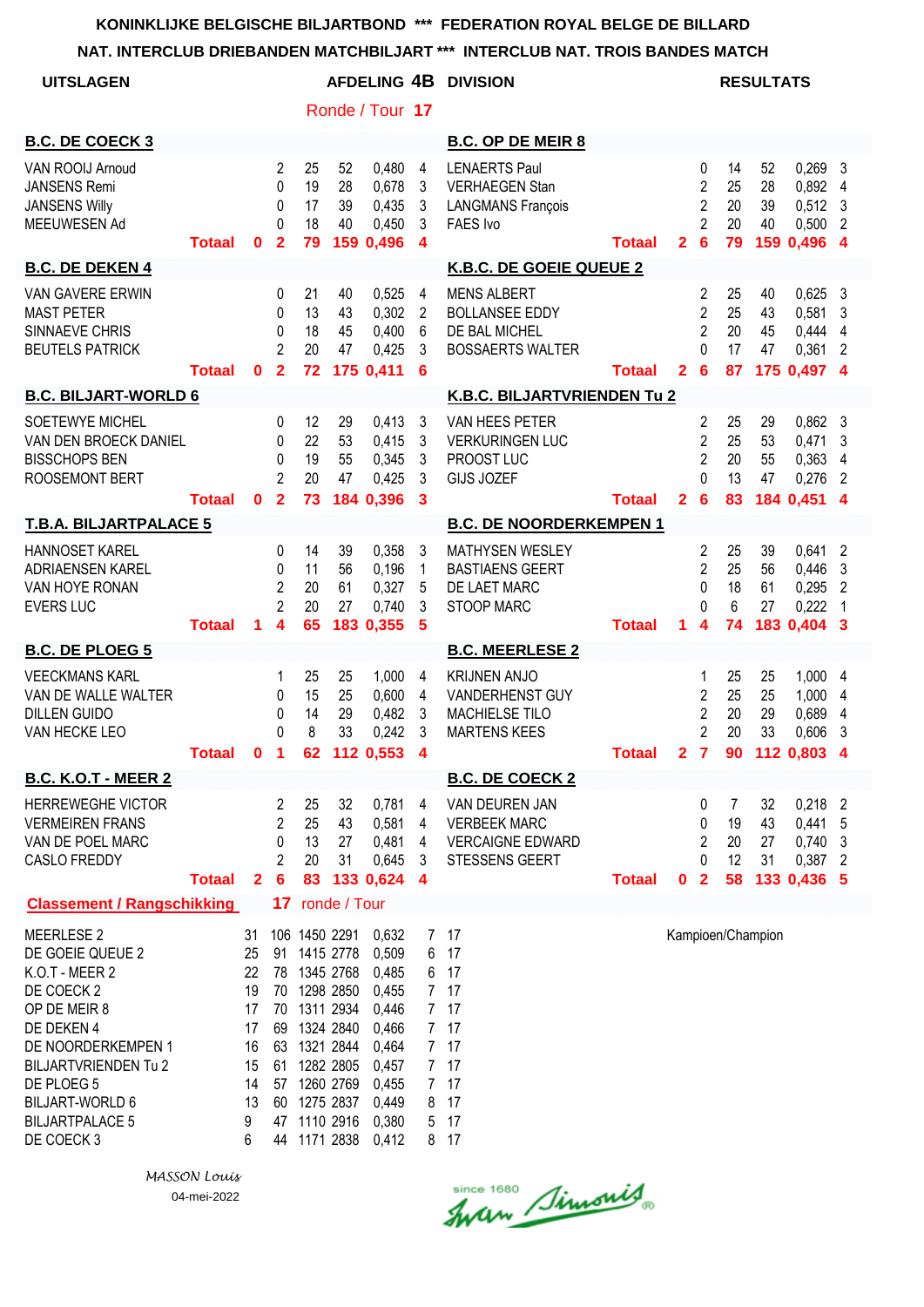#### **NAT. INTERCLUB DRIEBANDEN MATCHBILJART \*\*\* INTERCLUB NAT. TROIS BANDES MATCH**

| <b>UITSLAGEN</b>                                                                           |               |                |                                                                    |                            |                      | Ronde / Tour 17                               |                                                           | AFDELING 4C DIVISION                                                                                   |               |                |                                                                   |                            | <b>RESULTATS</b>     |                                                     |                                                         |
|--------------------------------------------------------------------------------------------|---------------|----------------|--------------------------------------------------------------------|----------------------------|----------------------|-----------------------------------------------|-----------------------------------------------------------|--------------------------------------------------------------------------------------------------------|---------------|----------------|-------------------------------------------------------------------|----------------------------|----------------------|-----------------------------------------------------|---------------------------------------------------------|
| <b>B.C. AVENUE 2</b>                                                                       |               |                |                                                                    |                            |                      |                                               |                                                           | <b>B.C. T'S PLACE 2</b>                                                                                |               |                |                                                                   |                            |                      |                                                     |                                                         |
| VAN DER SLOTEN RENÉ<br><b>GARITTE GUSTAAF</b><br>VAN DAMME PIERRE<br>VAN REMOORTERE FREDDY | <b>Totaal</b> | $\mathbf{2}$   | 0<br>$\overline{2}$<br>$\overline{2}$<br>$\overline{2}$<br>6       | 15<br>25<br>20<br>20<br>80 | 52<br>58<br>40<br>53 | 0,288<br>0,431<br>0,500<br>0,377<br>203 0,394 | $\mathbf 0$<br>$\overline{2}$<br>3<br>$\overline{2}$<br>3 | <b>ELSKENS PIERRE</b><br>VAN DEN RIJSE STEVEN<br>VAN DER VORST ALAIN<br><b>GRYSOLLE Ronny</b>          | <b>Totaal</b> | $\bf{0}$       | 2<br>$\Omega$<br>0<br>$\Omega$<br>$\overline{2}$                  | 25<br>19<br>19<br>16<br>79 | 52<br>58<br>40<br>53 | $0,480$ 0<br>0,327<br>0,475<br>0,301<br>203 0,389 4 | 3<br>4<br>$\overline{2}$                                |
| <b>ST TRUIDENSE BA 2</b>                                                                   |               |                |                                                                    |                            |                      |                                               |                                                           | <b>K.B.A. SINT NIKLASE 3</b>                                                                           |               |                |                                                                   |                            |                      |                                                     |                                                         |
| <b>GEL Ali Riza</b><br><b>HENDRICKX Marc</b><br><b>METALIDIS Lazaros</b><br>SACRE Johnny   | Totaal        | $\overline{2}$ | 2<br>$\overline{2}$<br>0<br>$\mathfrak{p}$<br>6                    | 25<br>25<br>18<br>11<br>79 | 34<br>45<br>63<br>70 | 0,735<br>0,555<br>0,285<br>0.157<br>212 0,372 | 4<br>4<br>3<br>$\overline{2}$<br>$\overline{\mathbf{4}}$  | <b>CLARYSSE Frankie</b><br><b>HUYBEN Gilbert</b><br><b>PEVENAGE Killian</b><br><b>PEVENAGE Patrick</b> | Totaal        | $\mathbf 0$    | $\mathbf{0}$<br>0<br>$\overline{2}$<br>$\Omega$<br>$\overline{2}$ | 14<br>13<br>20<br>10<br>57 | 34<br>45<br>63<br>70 | 0,411<br>0,288<br>0,317<br>0,142<br>212 0.268 3     | $\overline{2}$<br>3<br>$\overline{2}$<br>$\overline{2}$ |
| K.B.C. COURONNE Royale 3                                                                   |               |                |                                                                    |                            |                      |                                               |                                                           | K.B.C. BILJARTVRIENDEN Tu 3                                                                            |               |                |                                                                   |                            |                      |                                                     |                                                         |
| <b>CEULEMANS BENNY</b><br>VAN LAETHEM RUDI<br><b>SAEIJS ALAIN</b><br><b>DUSON Thierry</b>  |               |                | 2<br>0<br>0<br>$\Omega$                                            | 25<br>13<br>11<br>18       | 29<br>35<br>20<br>32 | 0,862<br>0,371<br>0,550<br>0.562              | 3<br>$\overline{c}$<br>$\overline{2}$<br>3                | <b>VOLDERS MARIO</b><br><b>VERBEEK CYRIEL</b><br><b>GEUDENS LUDO</b><br><b>WILLEMSEN PETER</b>         |               |                | 0<br>$\overline{2}$<br>$\overline{2}$<br>$\overline{2}$           | 21<br>25<br>20<br>20       | 29<br>35<br>20<br>32 | 0,724<br>0,714<br>1,000<br>0,625                    | - 7<br>5<br>4<br>4                                      |
|                                                                                            | Totaal        | $\mathbf{0}$   | $\overline{2}$                                                     | 67                         |                      | 116 0,577                                     | 3                                                         |                                                                                                        | <b>Totaal</b> | $\overline{2}$ | 6                                                                 | 86                         |                      | 116 0,741                                           | 7                                                       |
| <b>DRIEB. CLUB DE LEUG 5</b>                                                               |               |                |                                                                    |                            |                      |                                               |                                                           | <b>B.C. BILJART-WORLD 8</b>                                                                            |               |                |                                                                   |                            |                      |                                                     |                                                         |
| <b>CLAESEN DIRK</b><br>DE CAE LUC<br><b>DILLEN FRANK</b><br><b>BOEY LUCAS</b>              | <b>Totaal</b> | $\overline{2}$ | $\mathcal{P}$<br>$\overline{c}$<br>$\overline{2}$<br>$\Omega$<br>6 | 25<br>25<br>20<br>19<br>89 | 33<br>49<br>34<br>62 | 0,757<br>0,510<br>0,588<br>0,306<br>178 0,500 | 5<br>3<br>4<br>$\overline{2}$<br>5                        | <b>VROEMANS KOEN</b><br><b>VROEMANS GEERT</b><br><b>WIJNS HERMAN</b><br><b>VROEMANS FRANS</b>          | <b>Totaal</b> | $\mathbf 0$    | $\Omega$<br>0<br>0<br>$\overline{2}$<br>$\overline{2}$            | 17<br>19<br>15<br>20<br>71 | 33<br>49<br>34<br>62 | 0,515<br>0,387<br>0,441<br>$0,322$ 3<br>178 0,398   | - 5<br>3<br>4<br>-5                                     |
| <b>B.C. OP DE MEIR 9</b>                                                                   |               |                |                                                                    |                            |                      |                                               |                                                           | <b>B.C. BILJART EXPRESS 5</b>                                                                          |               |                |                                                                   |                            |                      |                                                     |                                                         |
| VANDEVELDE KURT<br>VAN CAMP Freddy<br>VAN DAEL FRED<br><b>SCHURMANN JACK</b>               |               |                | 2<br>$\mathfrak{p}$<br>1<br>$\overline{c}$                         | 25<br>25<br>20<br>20       | 38<br>34<br>37<br>36 | 0,657<br>0,735<br>0,540<br>0,555              | 4<br>4<br>4<br>3                                          | VAN DOOREN MAURICE<br><b>CRUZ ANTONIO</b><br><b>ZAGERS RONY</b><br><b>SNEYERS ERIC</b>                 |               |                | 0<br>$\Omega$<br>1<br>$\Omega$                                    | 17<br>11<br>20<br>14       | 38<br>34<br>37<br>36 | 0,447 4<br>0,323<br>0,540<br>0,388                  | 3<br>3<br>3                                             |
| VRIJ 5                                                                                     | <b>Totaal</b> | $\mathbf{2}$   | $\overline{7}$                                                     | 90                         |                      | 145 0,620                                     | 4                                                         | <b>B.C. HERSTALIEN 5</b>                                                                               | <b>Totaal</b> | $\bf{0}$       | 1                                                                 | 62                         |                      | 145 0,427                                           | $\boldsymbol{4}$                                        |

|  | - 1 | v ru |  |
|--|-----|------|--|
|  |     |      |  |

| <b>Totaal</b>                     |    |    |                 |       |                |    | Totaal |
|-----------------------------------|----|----|-----------------|-------|----------------|----|--------|
| <b>Classement / Rangschikking</b> |    |    | 17 ronde / Tour |       |                |    |        |
| OP DE MEIR 9                      | 27 | 91 | 1343 2489       | 0.539 | 7              | 16 |        |
| <b>COURONNE Royale 3</b>          | 24 | 86 | 1250 2102       | 0.594 | 9              | 15 |        |
| <b>AVENUE 2</b>                   | 22 | 81 | 1260 2732       | 0,461 | 8              | 16 |        |
| DRIEB. CLUB DE LEUG 5             | 20 |    | 72 1222 2608    | 0,468 | 7              | 16 |        |
| <b>BILJART EXPRESS 5</b>          | 17 | 64 | 1145 2467       | 0,464 | $\overline{7}$ | 15 |        |
| <b>BILJARTVRIENDEN Tu 3</b>       | 16 | 66 | 1250 2649       | 0,471 | 7              | 16 |        |
| <b>BILJART-WORLD 8</b>            | 15 | 63 | 1151 2452       | 0,469 | 6              | 15 |        |
| <b>HERSTALIEN 5</b>               | 14 | 54 | 1097 2412       | 0,454 | 6              | 15 |        |
| ST TRUIDENSE BA 2                 | 6  | 40 | 987 2686        | 0.367 | $\overline{7}$ | 15 |        |
| T'S PLACE 2                       | 6  | 33 | 1020 2822       | 0,361 | 7              | 15 |        |
| SINT NIKLASE 3                    | 3  | 30 | 1009 2897       | 0,348 | 7              | 16 |        |
| VRIJ 5                            | 0  | 0  | 0<br>0          | 0,000 | 0              | 0  |        |

*MASSON Louis* 04-mei-2022

Since 1680 Simonis

OP DE MEIR 91 2013 2489 15<br>15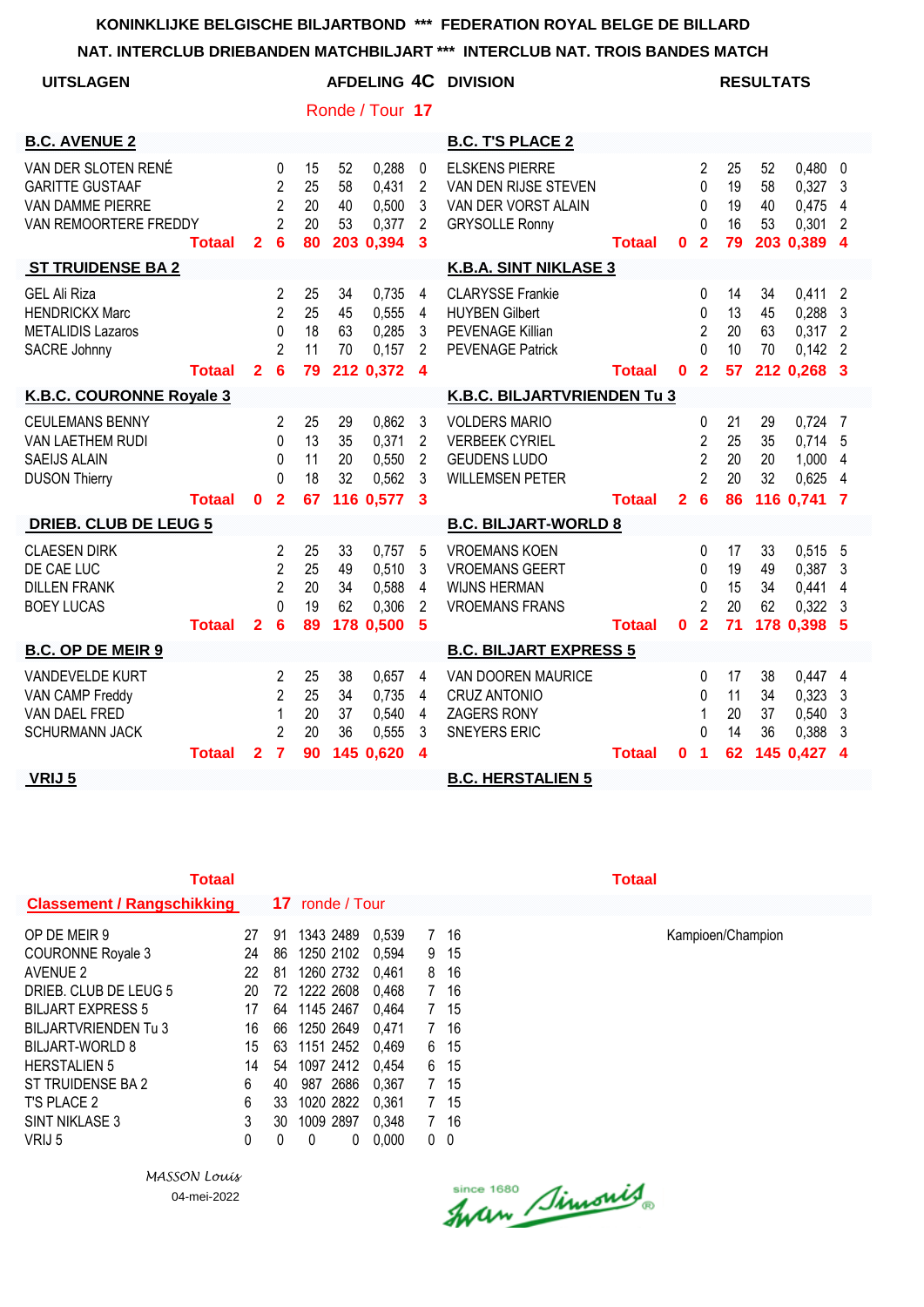#### **NAT. INTERCLUB DRIEBANDEN MATCHBILJART \*\*\* INTERCLUB NAT. TROIS BANDES MATCH**

| <b>UITSLAGEN</b>                                                                                                                                                                                                                |               |                                                                   |                                                                      |                                        |                                                                                                                                | <b>AFDELING 4D</b>                                                                                       |                                                                                    | <b>DIVISION</b>                                                                               |               |                |                                                                                          |                            | <b>RESULTATS</b>            |                                                   |                                                         |
|---------------------------------------------------------------------------------------------------------------------------------------------------------------------------------------------------------------------------------|---------------|-------------------------------------------------------------------|----------------------------------------------------------------------|----------------------------------------|--------------------------------------------------------------------------------------------------------------------------------|----------------------------------------------------------------------------------------------------------|------------------------------------------------------------------------------------|-----------------------------------------------------------------------------------------------|---------------|----------------|------------------------------------------------------------------------------------------|----------------------------|-----------------------------|---------------------------------------------------|---------------------------------------------------------|
|                                                                                                                                                                                                                                 |               |                                                                   |                                                                      |                                        |                                                                                                                                | Ronde / Tour 17                                                                                          |                                                                                    |                                                                                               |               |                |                                                                                          |                            |                             |                                                   |                                                         |
| K.B.C. GILDE HOGER OP 3                                                                                                                                                                                                         |               |                                                                   |                                                                      |                                        |                                                                                                                                |                                                                                                          |                                                                                    | K.B.C. EEKLOSE 3                                                                              |               |                |                                                                                          |                            |                             |                                                   |                                                         |
| vercaemere jaak<br><b>VION Mark</b><br><b>CARDOEN Kurt</b><br><b>VANKEIRSBULCK Alex</b>                                                                                                                                         | <b>Totaal</b> | $\bf{0}$                                                          | 0<br>0<br>0<br>0<br>$\bf{0}$                                         | 21<br>20<br>12<br>12<br>65             | 45<br>50<br>39<br>41                                                                                                           | 0,466<br>0,400<br>0,307<br>0,292<br>175 0,371                                                            | 3<br>3<br>2<br>3<br>3                                                              | <b>CLAERHOUT Robin</b><br><b>VAN DAMME Etienne</b><br>VAN ACKER Johan<br>DE LETTER Sandra     | Totaal        | $\overline{2}$ | $\overline{2}$<br>$\overline{2}$<br>$\overline{2}$<br>$\overline{2}$<br>$\boldsymbol{8}$ | 25<br>25<br>20<br>20<br>90 | 45<br>50<br>39<br>41        | 0,555<br>0,500<br>0,512<br>0,487<br>175 0,514     | 3<br>3<br>$\overline{4}$<br>$\mathbf{3}$<br>- 4         |
| K.B.C. METRO 3                                                                                                                                                                                                                  |               |                                                                   |                                                                      |                                        |                                                                                                                                |                                                                                                          |                                                                                    | <b>K.B.A. SINT NIKLASE 2</b>                                                                  |               |                |                                                                                          |                            |                             |                                                   |                                                         |
| <b>WULFRANCK Luc</b><br><b>LAMBOTTE Rik</b><br><b>CAUDRON Bjorn</b><br><b>DE PAUW Lucien</b>                                                                                                                                    | <b>Totaal</b> | $\bf{0}$                                                          | 2<br>0<br>0<br>0<br>$\mathbf{2}$                                     | 25<br>24<br>9<br>18<br>76              | 21<br>56<br>40<br>35                                                                                                           | 1,190<br>0,428<br>0,225<br>0,514<br>152 0,500                                                            | 5<br>3<br>$\overline{c}$<br>5<br>5                                                 | <b>MAES Rudy</b><br><b>VERHOFSTADT Eddy</b><br><b>D'HAENS Peter</b><br><b>HEERWEGH Robert</b> | <b>Totaal</b> | $\mathbf{2}$   | 0<br>$\overline{2}$<br>$\overline{2}$<br>$\overline{2}$<br>6                             | 3<br>25<br>20<br>20<br>68  | 21<br>56<br>40<br>35        | $0,142$ 2<br>0,446<br>0,500<br>0,571<br>152 0,447 | 4<br>6<br>3<br>-6                                       |
| <b>OOSTENDSE B.A. 2</b>                                                                                                                                                                                                         |               |                                                                   |                                                                      |                                        |                                                                                                                                |                                                                                                          |                                                                                    | <b>B.C. DE WITTE MOLEN 3</b>                                                                  |               |                |                                                                                          |                            |                             |                                                   |                                                         |
| PLOVIE HERBERT<br>DETRENOYE Christian<br><b>LINTHOUT FREDDY</b><br>VAN WESEMAEL WALTER                                                                                                                                          | <b>Totaal</b> | 1                                                                 | 2<br>0<br>$\overline{2}$<br>0<br>4                                   | 25<br>13<br>20<br>8<br>66              | 29<br>47<br>54<br>41                                                                                                           | 0,862<br>0,276<br>0,370<br>0,195<br>171 0,385                                                            | 6<br>3<br>3<br>1<br>6                                                              | VAN HOYLANDT ROGER<br>DE COSTER LUC<br>DE SAEGER DANY<br>SIROYT Davy                          | <b>Totaal</b> | 1.             | 0<br>$\overline{2}$<br>0<br>$\overline{2}$<br>4                                          | 13<br>25<br>17<br>20<br>75 | 29<br>47<br>54<br>41<br>171 | 0,448<br>0,531<br>0,314<br>0,487<br>0,438         | 2<br>3<br>3<br>3<br>3                                   |
| <b>B.C. AVENUE 1</b>                                                                                                                                                                                                            |               |                                                                   |                                                                      |                                        |                                                                                                                                |                                                                                                          |                                                                                    | <b>B.C. NIVELLOIS1</b>                                                                        |               |                |                                                                                          |                            |                             |                                                   |                                                         |
| <b>WOLLENS SERGE</b><br><b>STOCK KRIS</b><br><b>SAERENS CHARLES</b><br><b>VRANCX LUDO</b>                                                                                                                                       | <b>Totaal</b> | $\mathbf{2}$                                                      | 2<br>$\overline{2}$<br>$\overline{2}$<br>$\overline{2}$<br>8         | 25<br>25<br>20<br>20<br>90             | 23<br>49<br>40<br>52                                                                                                           | 1,086<br>0,510<br>0,500<br>0,384<br>164 0,548                                                            | 4<br>$\overline{c}$<br>3<br>5<br>5                                                 | <b>HARDY DANIEL</b><br><b>FURST GUY</b><br><b>DEREDE PATRICK</b><br><b>OZTURK Hakan</b>       | <b>Totaal</b> | $\mathbf 0$    | 0<br>0<br>0<br>0<br>$\bf{0}$                                                             | 16<br>23<br>9<br>8<br>56   | 23<br>49<br>40<br>52<br>164 | 0,695<br>0,469<br>0,225<br>0,153<br>0,341         | $\overline{2}$<br>5<br>1<br>$\overline{2}$<br>5         |
| K.B.C. ARGOS - WESTVELD 1                                                                                                                                                                                                       |               |                                                                   |                                                                      |                                        |                                                                                                                                |                                                                                                          |                                                                                    | <b>B.C. T SLEEPBOOTJE 3</b>                                                                   |               |                |                                                                                          |                            |                             |                                                   |                                                         |
| <b>BAELE Edmond</b><br><b>WILLEMS Raymond</b><br><b>STRIJPENS Lucien</b><br><b>GANDOLFO Salvatore</b>                                                                                                                           | <b>Totaal</b> | 0                                                                 | 0<br>2<br>0<br>$\Omega$<br>$\mathbf{2}$                              | 16<br>25<br>$\overline{7}$<br>19<br>67 | 70<br>60<br>29<br>57                                                                                                           | 0,228<br>0,416<br>0,241<br>0,333<br>216 0,310                                                            | 2<br>4<br>2<br>$\overline{2}$<br>4                                                 | <b>PAUWELS Paul</b><br><b>ROSIER Peter</b><br><b>NOPPE Robert</b><br><b>JANSSENS Dirk</b>     | <b>Totaal</b> | 2              | 2<br>0<br>2<br>$\overline{2}$<br>6                                                       | 22<br>22<br>20<br>20<br>84 | 70<br>60<br>29<br>57        | 0,314<br>0,366<br>0,689<br>0,350<br>216 0.388     | 4<br>4<br>6<br>2<br>6                                   |
| <b>K.B.C. EEKLOSE 2</b>                                                                                                                                                                                                         |               |                                                                   |                                                                      |                                        |                                                                                                                                |                                                                                                          |                                                                                    | <b>B.C. T SLEEPBOOTJE 2</b>                                                                   |               |                |                                                                                          |                            |                             |                                                   |                                                         |
| VAN DE VOORDE Johan<br>DE BAETS Ronny<br><b>GEVAERT Michel</b><br><b>BAUMGARTE Cees</b>                                                                                                                                         | <b>Totaal</b> | $\mathbf{2}$                                                      | 2<br>2<br>$\overline{c}$<br>$\overline{2}$<br>8                      | 25<br>25<br>20<br>20<br>90             | 45<br>28<br>61<br>30                                                                                                           | 0,555<br>0,892<br>0,327<br>0,666<br>164 0,548                                                            | 3<br>5<br>$\overline{2}$<br>5<br>5                                                 | VAN GELDER Kevin<br><b>BOERJAN Pierre</b><br><b>WOUTERS Marc</b><br><b>VERGULT François</b>   | <b>Totaal</b> | 0              | 0<br>0<br>0<br>0<br>$\mathbf 0$                                                          | 10<br>9<br>17<br>11<br>47  | 45<br>28<br>61<br>30        | 0,222<br>0,321<br>0,278<br>0,366<br>164 0,286 3   | $\overline{2}$<br>$\overline{2}$<br>$\overline{2}$<br>3 |
| <b>Classement / Rangschikking</b>                                                                                                                                                                                               |               |                                                                   | 17                                                                   |                                        | ronde / Tour                                                                                                                   |                                                                                                          |                                                                                    |                                                                                               |               |                |                                                                                          |                            |                             |                                                   |                                                         |
| OOSTENDSE B.A. 2<br><b>AVENUE 1</b><br>DE WITTE MOLEN 3<br><b>SINT NIKLASE 2</b><br>EEKLOSE 3<br>EEKLOSE 2<br>NIVELLOIS 1<br>T SLEEPBOOTJE 3<br>T SLEEPBOOTJE 2<br>ARGOS - WESTVELD 1<br>GILDE HOGER OP 3<br>METRO <sub>3</sub> |               | 26<br>25<br>23<br>23<br>22<br>20<br>16<br>14<br>12<br>9<br>9<br>5 | 90<br>93<br>88<br>80<br>79<br>83<br>69<br>54<br>53<br>48<br>43<br>36 | 1342 2947<br>1376 3048                 | 1383 2939<br>1431 2833<br>1391 2692<br>1363 2877<br>1290 3232<br>1140 3378<br>1173 3393<br>1194 3356<br>1206 3347<br>1139 3250 | 0,470<br>0,505<br>0,516<br>0,455<br>0,451<br>0,473<br>0,399<br>0,337<br>0,345<br>0,355<br>0,360<br>0,350 | 8<br>7 <sup>7</sup><br>9<br>6<br>8<br>8<br>7 <sup>1</sup><br>8<br>6<br>6<br>6<br>5 | 17<br>17<br>17<br>17<br>17<br>17<br>17<br>17<br>17<br>17<br>17<br>17                          |               |                |                                                                                          |                            | Kampioen/Champion           |                                                   |                                                         |

*MASSON Louis* 04-mei-2022

Since 1680 Simonis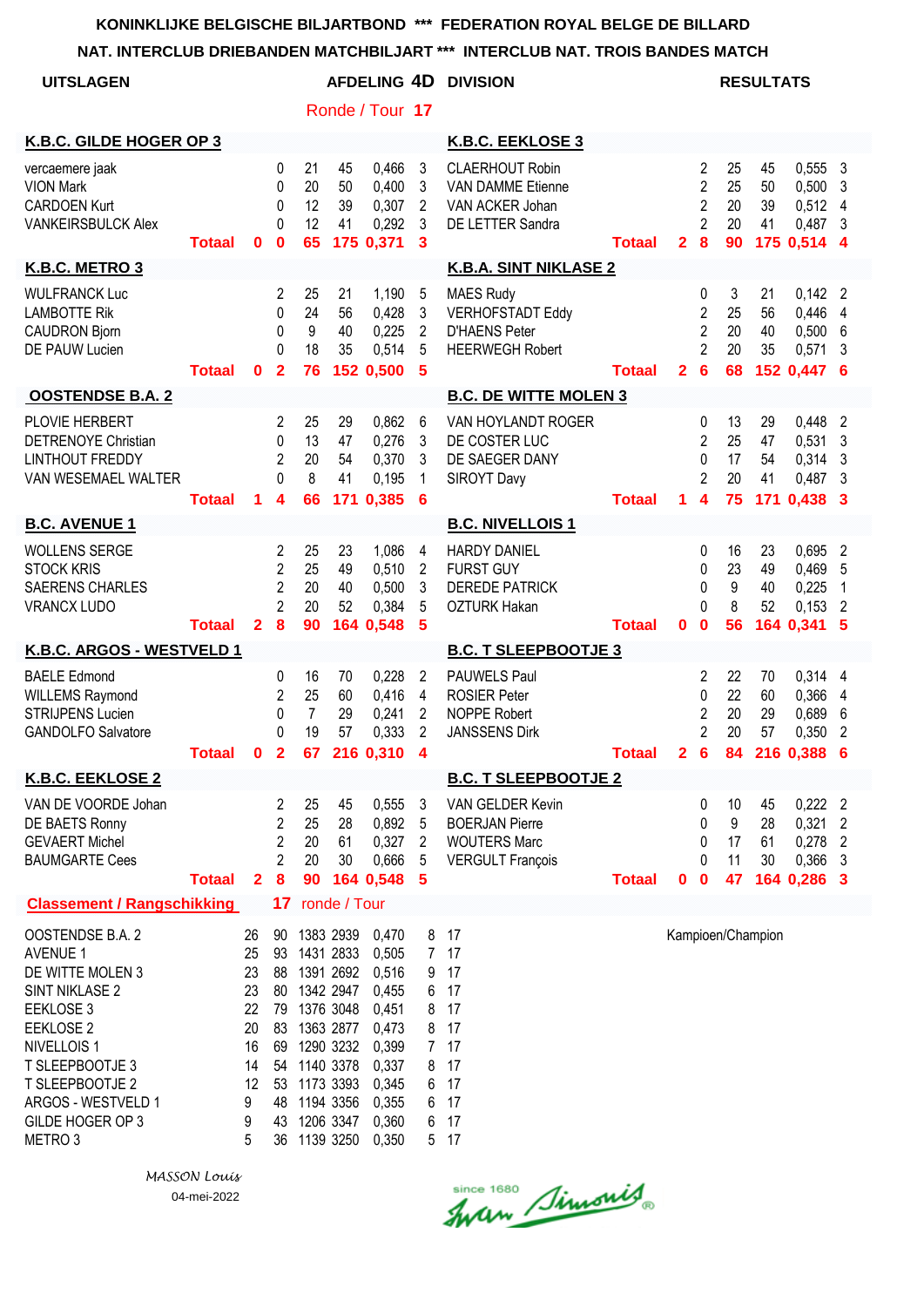**NAT. INTERCLUB DRIEBANDEN MATCHBILJART \*\*\* INTERCLUB NAT. TROIS BANDES MATCH**

| <b>UITSLAGEN</b>                                                                                                                                                                                                         |               |                                                                     |                                                                |                                                                                                                                   |                        |                                                                                                          |                                                                           | AFDELING 4E DIVISION                                                                                |               |              |                                                          |                            | <b>RESULTATS</b>     |                                                           |                                                       |
|--------------------------------------------------------------------------------------------------------------------------------------------------------------------------------------------------------------------------|---------------|---------------------------------------------------------------------|----------------------------------------------------------------|-----------------------------------------------------------------------------------------------------------------------------------|------------------------|----------------------------------------------------------------------------------------------------------|---------------------------------------------------------------------------|-----------------------------------------------------------------------------------------------------|---------------|--------------|----------------------------------------------------------|----------------------------|----------------------|-----------------------------------------------------------|-------------------------------------------------------|
|                                                                                                                                                                                                                          |               |                                                                     |                                                                |                                                                                                                                   |                        | Ronde / Tour 17                                                                                          |                                                                           |                                                                                                     |               |              |                                                          |                            |                      |                                                           |                                                       |
| <b>OOSTENDSE B.A. 3</b>                                                                                                                                                                                                  |               |                                                                     |                                                                |                                                                                                                                   |                        |                                                                                                          |                                                                           | K.B.C. METRO 2                                                                                      |               |              |                                                          |                            |                      |                                                           |                                                       |
| <b>BAERT RONY</b><br><b>SPOORMANS ROGER</b><br><b>TRATSAERT DANIEL</b><br><b>SCHLAPA HARALD</b>                                                                                                                          | <b>Totaal</b> | 1.                                                                  | 0<br>0<br>$\overline{2}$<br>$\overline{c}$<br>4                | 15<br>24<br>20<br>20<br>79                                                                                                        | 35<br>52<br>38<br>68   | 0,428<br>0,461<br>0,526<br>0,294<br>193 0,409                                                            | 4<br>3<br>2<br>3<br>4                                                     | <b>VANPETEGHEM ALEX</b><br><b>CAUDRON DANNY</b><br><b>MARTENS JOHAN</b><br><b>BAETE JEAN-PIERRE</b> | <b>Totaal</b> | 1.           | 2<br>$\overline{c}$<br>0<br>0<br>4                       | 25<br>25<br>19<br>12<br>81 | 35<br>52<br>38<br>68 | 0,714 4<br>0,480<br>0,500<br>0,176<br>193 0,419           | 4<br>4<br>2<br>$\boldsymbol{4}$                       |
| K.B.C. EEKLOSE 4                                                                                                                                                                                                         |               |                                                                     |                                                                |                                                                                                                                   |                        |                                                                                                          |                                                                           | <b>B.C. QUALITY ZELE 2</b>                                                                          |               |              |                                                          |                            |                      |                                                           |                                                       |
| <b>BLOMME</b> Jean-Thierry<br>DE MEYER Rudi<br><b>MOEYKENS Biacio</b><br><b>BRUGGEMAN Franky</b>                                                                                                                         | <b>Totaal</b> | 1.                                                                  | $\overline{2}$<br>$\overline{2}$<br>0<br>0<br>4                | 25<br>25<br>17<br>19<br>86                                                                                                        | 44<br>42<br>51<br>44   | 0,568<br>0,595<br>0,333<br>0,431<br>181 0,475                                                            | 3<br>3<br>4<br>2<br>$\boldsymbol{4}$                                      | <b>BOONE Leo</b><br><b>BOCKLANDT Martin</b><br>DE PAEPE Dirk<br><b>VANDEPUT Rudi</b>                | <b>Totaal</b> | 1.           | 0<br>0<br>2<br>$\overline{2}$<br>4                       | 16<br>13<br>20<br>20<br>69 | 44<br>42<br>51<br>44 | 0,363<br>0,309<br>0,392<br>0,454<br>181 0,381 4           | $\mathbf{3}$<br>3<br>$\overline{2}$<br>$\overline{4}$ |
| <b>OOSTENDSE B.A. 4</b>                                                                                                                                                                                                  |               |                                                                     |                                                                |                                                                                                                                   |                        |                                                                                                          |                                                                           | <b>K.B.C. ONS HUIS 2</b>                                                                            |               |              |                                                          |                            |                      |                                                           |                                                       |
| <b>GOEMAERE YVES</b><br><b>HACKE JEAN-MARIE</b><br><b>VAN GOETHEM GLENN</b><br><b>HELSMOORTEL RIK</b>                                                                                                                    | <b>Totaal</b> | $\mathbf{2}$                                                        | 0<br>2<br>$\overline{2}$<br>$\overline{2}$<br>6                | 9<br>25<br>20<br>20<br>74                                                                                                         | 20<br>49<br>47<br>37   | 0,450<br>0,510<br>0,425<br>0,540<br>153 0,483                                                            | 4<br>5<br>3<br>4<br>5                                                     | <b>MANGELINCKX NICO</b><br>DE WIN GUY<br>DE WEVER KOEN<br><b>GERSOULLE MARC</b>                     | <b>Totaal</b> | 0            | 2<br>0<br>0<br>0<br>$\overline{2}$                       | 25<br>21<br>16<br>11<br>73 | 20<br>49<br>47<br>37 | 1,250<br>0,428<br>0,340<br>0,297<br>153 0,477 5           | 5<br>5<br>3<br>2                                      |
| <b>K.B.C. KORTRIJKSE 4</b>                                                                                                                                                                                               |               |                                                                     |                                                                |                                                                                                                                   |                        |                                                                                                          |                                                                           | K.B.C. BRUGSE 4                                                                                     |               |              |                                                          |                            |                      |                                                           |                                                       |
| DENOULET JOHAN<br><b>CARDON EDDY</b><br><b>LOOSVELDT FRANK</b><br>MONSOREZ MICHEL                                                                                                                                        | Totaal        | $\mathbf 0$                                                         | 0<br>0<br>$\overline{2}$<br>0<br>$\mathbf{2}$                  | 23<br>14<br>20<br>8<br>65                                                                                                         | 46<br>27<br>30<br>25   | 0,500<br>0,518<br>0,666<br>0,320<br>128 0,507                                                            | 4<br>3<br>3<br>2<br>$\overline{\mathbf{4}}$                               | <b>GHAZAL AHMAD</b><br><b>BOECKAERT ERIC</b><br><b>ROGIERS MARC</b><br><b>BEIRENS MARC</b>          | <b>Totaal</b> | $\mathbf{2}$ | 2<br>$\overline{2}$<br>$\Omega$<br>2<br>6                | 25<br>25<br>11<br>20<br>81 | 46<br>27<br>30<br>25 | $0,543$ 4<br>0,925<br>0,366<br>0,800<br>128 0,632         | 4<br>$\overline{2}$<br>3<br>4                         |
| K.B.C. GILDE HOGER OP 2                                                                                                                                                                                                  |               |                                                                     |                                                                |                                                                                                                                   |                        |                                                                                                          |                                                                           | <b>K.B.C. KORTRIJKSE 5</b>                                                                          |               |              |                                                          |                            |                      |                                                           |                                                       |
| <b>DEVOS Claude</b><br><b>HOUSSIN Mario</b><br><b>COUSSEMENT Wim</b><br><b>DEVRIENDT Bart</b>                                                                                                                            | <b>Totaal</b> | 1                                                                   | 0<br>0<br>2<br>$\overline{2}$<br>4                             | 24<br>18<br>20<br>20<br>82                                                                                                        | 49<br>58<br>34<br>59   | 0.489<br>0,310<br>0,588<br>0,338<br>200 0,410                                                            | $\overline{4}$<br>$\overline{2}$<br>$\overline{4}$<br>$\overline{2}$<br>4 | <b>NUYTTENS Gino</b><br><b>VANONACKER Patrick</b><br><b>NICHELSON Didier</b><br>ROGIERS Jacques     | <b>Totaal</b> | 1            | 2<br>$\overline{2}$<br>0<br>0<br>$\overline{\mathbf{4}}$ | 25<br>25<br>17<br>19<br>86 | 49<br>58<br>34<br>59 | 0,510<br>0,431<br>0,500<br>0,322<br>200 0.430             | 4<br>4<br>3<br>$\overline{2}$<br>$\boldsymbol{4}$     |
| <b>B.C. TOURNAI 1</b>                                                                                                                                                                                                    |               |                                                                     |                                                                |                                                                                                                                   |                        |                                                                                                          |                                                                           | <b>B.C. DE GOUDEN SLEUTEL 2</b>                                                                     |               |              |                                                          |                            |                      |                                                           |                                                       |
| <b>EQUIPART Pierre</b><br>PAPRZYCKI Laurent<br><b>DELSINNE Patrick</b><br>DE BECKER Jean-Jacques                                                                                                                         | <b>Totaal</b> | $\bf{0}$                                                            | 0<br>2<br>1<br>0<br>$\mathbf{3}$                               | 14<br>25<br>20<br>12<br>71                                                                                                        | 55<br>41<br>46<br>46   | 0,254<br>0,609<br>0,434<br>0,260<br>188 0,377                                                            | $\overline{2}$<br>6<br>3<br>2<br>6                                        | <b>BAETSLE Peter</b><br>DE DEYNE Firmin<br>DE WEIRDT Jean-Marie<br>DE PREST Alex                    | <b>Totaal</b> | $\mathbf{2}$ | 2<br>0<br>1<br>$\overline{2}$<br>$5\phantom{1}$          | 25<br>14<br>20<br>20<br>79 | 55<br>41<br>46<br>46 | 0,454<br>$0,341$ 3<br>0,434 4<br>$0,434$ 3<br>188 0,420 4 | $\overline{2}$                                        |
| <b>Classement / Rangschikking</b>                                                                                                                                                                                        |               |                                                                     | 17 <sub>2</sub>                                                |                                                                                                                                   | ronde / Tour           |                                                                                                          |                                                                           |                                                                                                     |               |              |                                                          |                            |                      |                                                           |                                                       |
| OOSTENDSE B.A. 4<br>KORTRIJKSE 5<br>OOSTENDSE B.A. 3<br><b>TOURNAI1</b><br>GILDE HOGER OP 2<br>ONS HUIS 2<br>EEKLOSE 4<br>DE GOUDEN SLEUTEL 2<br><b>BRUGSE 4</b><br>KORTRIJKSE 4<br>METRO <sub>2</sub><br>QUALITY ZELE 2 |               | 22<br>21<br>20<br>20<br>18<br>18<br>17<br>16<br>16<br>15<br>13<br>8 | 79<br>74<br>74<br>69<br>76<br>69<br>67<br>66<br>65<br>64<br>61 | 1313 2780<br>1315 3022<br>1334 2986<br>1325 3045<br>1302 3022<br>1266 3004<br>1297 3161<br>1281 3105<br>1275 3006<br>52 1227 3243 | 1339 2871<br>1306 3065 | 0,472<br>0,435<br>0,446<br>0,435<br>0,430<br>0,466<br>0,421<br>0,410<br>0,426<br>0,412<br>0,424<br>0,378 | 7<br>8<br>8<br>6<br>6<br>8<br>5<br>6<br>6<br>6<br>$7^{\circ}$             | 17<br>17<br>17<br>17<br>17<br>17<br>17<br>17<br>17<br>17<br>17<br>6 17                              |               |              |                                                          |                            | Kampioen/Champion    |                                                           |                                                       |

Since 1680 Simonis